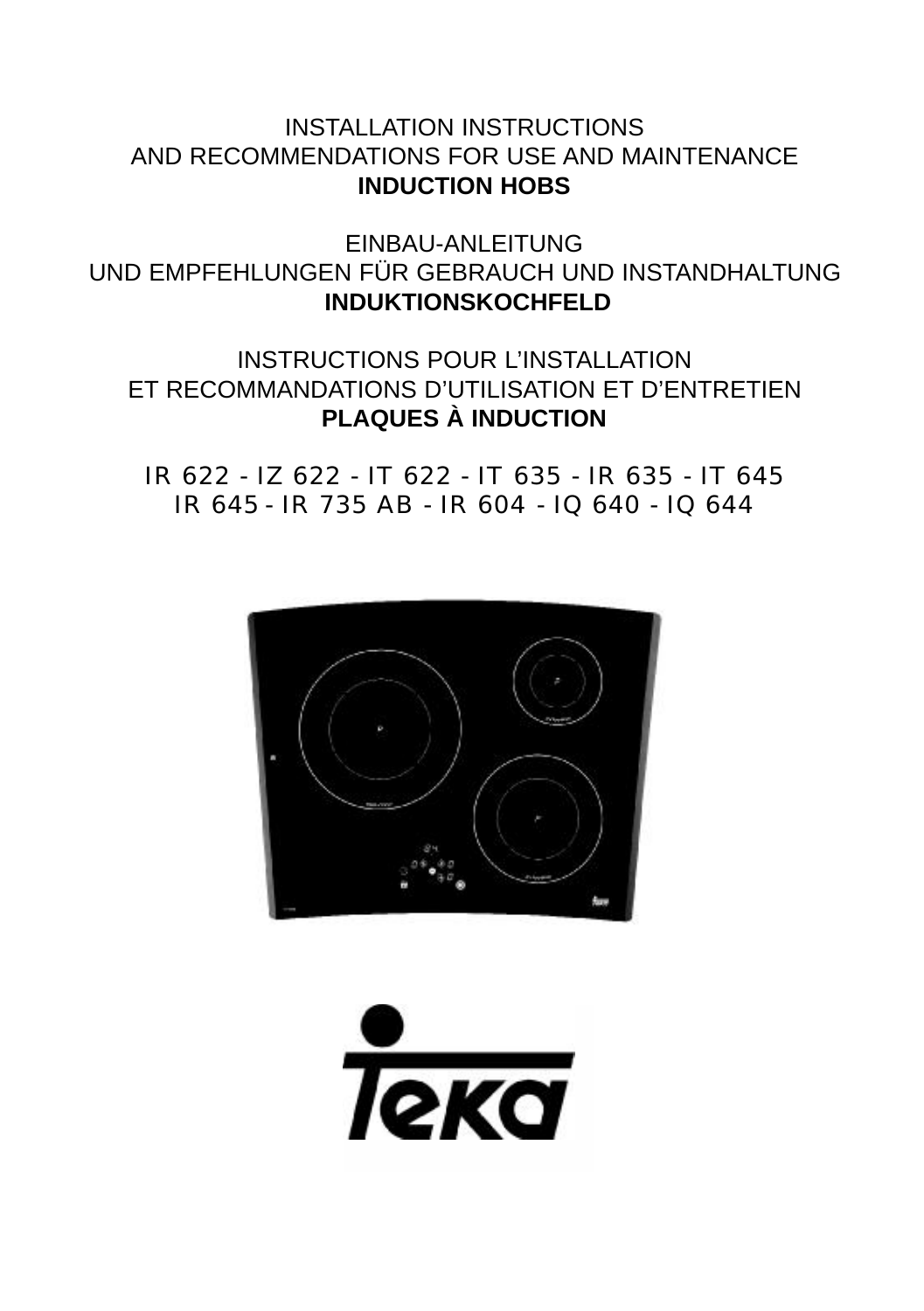# **Contents / Inhalt / Table des Matières**

| <b>Introduction</b><br>User Guide                                | Page 5<br>8  |
|------------------------------------------------------------------|--------------|
| <b>Installation</b><br>Positioning the hob<br>Fastening the hob  | 9<br>9<br>10 |
| Connecting the electricity                                       | 11           |
| <b>Technical information</b>                                     | 12           |
| Dimensions and characteristics                                   | 12           |
| <b>Use and Maintenance</b>                                       | 13           |
| Before starting for the firts time                               | 13           |
| <b>Touch Control User Instructions</b>                           | 13           |
| Locking the hob sensors                                          | 15           |
| Function for keeping a container hot<br>Power supplied according | 16           |
| to the level selected                                            | 16           |
| Detecting pans                                                   | 16           |
| Heat-up                                                          | 16           |
| The Power function                                               | 18           |
| Disconnection for safety purposes                                | 19           |
| Timer function                                                   | 19           |
| The clock as a countdown timer                                   | 20           |
| Overheating safety feature                                       | 21           |
| Power surges                                                     | 21           |
| Suggestions and recommendations                                  | 21           |
| Cleaning and care                                                | 22           |
| If something doesn't work                                        | 25           |

| Präsentation<br>Hinweise zur Benutzung                          | Seite 5 |
|-----------------------------------------------------------------|---------|
| der Gebrauchsanweisung                                          | 27      |
| Einbau                                                          | 28      |
| Einbauort für das Kochfeld                                      | 28      |
| Verankerung des Kochfelds                                       | 29      |
| Flektrischer Anschluss                                          | 30      |
| <b>Technische Angaben</b>                                       | 31      |
| Abmessungen und Eigenschaften                                   | 31      |
| Gebrauch und Instandhaltung<br>Besondere Vorbedingungen für die | 32      |
| Inbetriebnahme<br>Gebrauchsanleitung für die                    | 32      |
| <b>TOUCH CONTROL</b><br>Sperrung der Sensoren des               | 32      |
| Kochfelds                                                       | 34      |

| Im Störungsfall                | 45 |
|--------------------------------|----|
| Reinigung und Pflege           | 42 |
| Tipps und Empfehlungen         | 41 |
| Überspannungen im Stromnetz    | 41 |
| Überhitzungsschutz             | 41 |
| Kurzzeitwecker                 | 40 |
| Verwendung der Zeitanzeige als |    |
| Timerfunktion                  | 39 |
| Abschaltung                    | 38 |
| Automatische Sicherheits-      |    |
| Power-Funktion                 | 37 |
| Elektronische Ankochautomatik  | 36 |
| Kochgeschirrerkennung          | 35 |
| Leistungsstufe                 | 35 |
| Energiezufuhr gemäß gewählter  |    |
| Behälterwärme                  | 35 |
| Funktion zur Erhaltung der     |    |

| Présentation<br>Guide d'utilisation                    | Page 5<br>47 |
|--------------------------------------------------------|--------------|
| <b>Installation</b>                                    | 48           |
| Logement des plaques de cuisson                        | 48           |
| Ancrage de la plaque de cuisson                        | 49           |
| Branchement électrique                                 | 50           |
| <b>Informations techniques</b>                         | 51           |
| Dimensions et caractéristiques                         | 51           |
| Utilisation et entretien                               | 52           |
| Conditions spéciales avant la                          |              |
| mise en marche                                         | 52           |
| Instructions d'utilisation de                          |              |
| la commande sensitive                                  | 52           |
| Blocage des capteurs sensitifs de la                   |              |
| plaque de cuisson                                      | 54           |
| Fonction pour garder un récipient chaud                | 55           |
| Énergie fournie selon le niveau de                     |              |
| puissance sélectionné                                  | 55           |
| Détection de récipients                                | 55           |
| Programmation de cuisson                               | 56           |
| <b>Fonction Power</b>                                  | 57           |
| Déconnexion de sécurité<br>Fonction minuteur           | 58           |
|                                                        | 59           |
| L'horloge est utilisée en tant que<br>compte à rebours |              |
| Sécurité face aux surchauffes                          | 60<br>61     |
| Surtensions sur la ligne                               | 61           |
| Suggestions et recommandations                         | 61           |
| Nettoyage et stockage                                  | 62           |
|                                                        |              |
| Si quelque chose ne fonctionne pas                     | 65           |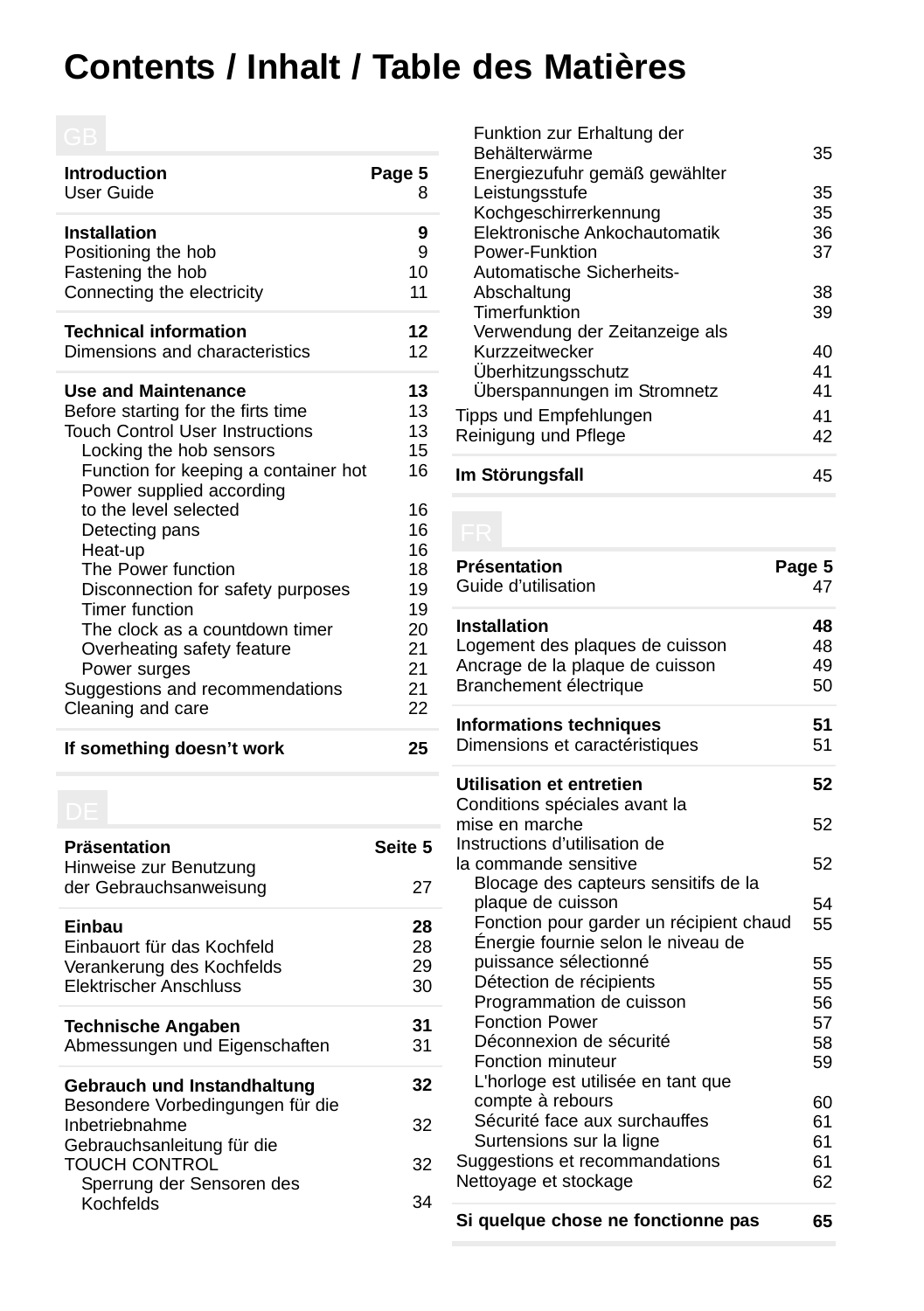# **Introduction / Einführung / Présentation**

#### GB

#### **Notes about the cookware to use on your induction hob**

The size of the bottom of the cookware to be used should be big enough to completely cover the cooking area drawn on the glass.

Depending on the type of cookware (material and size), the induction areas can work with smaller cookware.

Please remember that the induction elements only work with cookware that has a ferromagnetic (material attracted by a magnet) bottom.

**Always use pans with a smooth, flat base on the induction hotplates. Using pans with a deformed, concave or undulating base will cause overheating that may damage the glass or the pan itself.**

 $\sqrt{2}$  Bear in mind that the pan being used **may have a considerable influence on the performance of any induction hotplate. You may come across pans on the market that, although specified as suitable for induction, perform poorly or present problems when it comes to being recognised by the induction hotplate due to the lack of or poor quality of the ferromagnetic material on the base of the pan.**

DE

#### **Anmerkungen zum Kochgeschirr für Ihr Induktionskochfeld**

Der Boden des Kochgeschirrs muss ausreichend groß sein, um die auf der Glaskeramik markierten Kochflächen vollständig zu bedecken.

Je nach Art des Kochgeschirrs (Material und Größe) können die Kochflächen auch mit kleineren Behältern funktionieren.

Bitte bedenken Sie, dass zum Betrieb der Induktionskochflächen Kochgeschirr mit ferromagnetischen Böden (magnetischem Material) verwendet werden muss.

**Für Induktionszonen immer Kochgeschirr mit flachem und glattem Boden verwenden. Kochschirr mit unebenem, konka-** **vem oder gewelltem Boden verursacht Überhitzung, die zu Schäden an der Glaskeramik oder am Kochgeschirr führen kann.**

**Bitte beachten Sie, dass die Wahl des Kochgeschirrs einen großen Einfluss auf die Leistungsfähigkeit jeglicher Art von Induktionskochplatten hat. Es wird Kochgeschirr angeboten, auf dem angegeben wird, dass es für das induktive Kochen geeignet ist und das nichtsdestotrotz aufgrund der schlechten Qualität des ferromagnetischen Materials des Kochgeschirrbodens über eine äußerst geringe Leistungsfähigkeit verfügt und von der Induktionskochplatte nur schwerlich erkannt wird.**

FR

#### **Remarques sur les récipients à utiliser sur les plaques à induction**

Le fond du récipient à employer doit avoir une taille telle qu'elle couvre complètement la zone de cuisson dessinée sur la vitre.

En fonction du type de récipient (matériel et taille) les zones à induction peuvent fonctionner avec des récipients plus petits.

Tenez compte du fait que pour fonctionner, les plaques à induction ont besoin de récipients à fond ferromagnétiques (matériau attiré par un aimant).

**Utilisez toujours des récipients à fond plat et lisse sur les plaques à induction. L'utilisation de récipients à fond déformé, concave ou ondulé provoque des surchauffes qui peuvent endommager le verre ou le récipient.**

**Tenez compte du fait que le récipient que vous utilisez peut avoir beaucoup d'influence sur le rendement de n'importe quelle plaque à induction En effet, vous trouverez sur le marché un grand nombre de récipients qui, bien que signalés comme appropriés pour l'induction, ont un rendement très faible ou ne sont pas correctement reconnus par la plaque à induction. Ceci est du à la faible quantité en matériau ferromagnétique de leur fond ou à sa qualité.**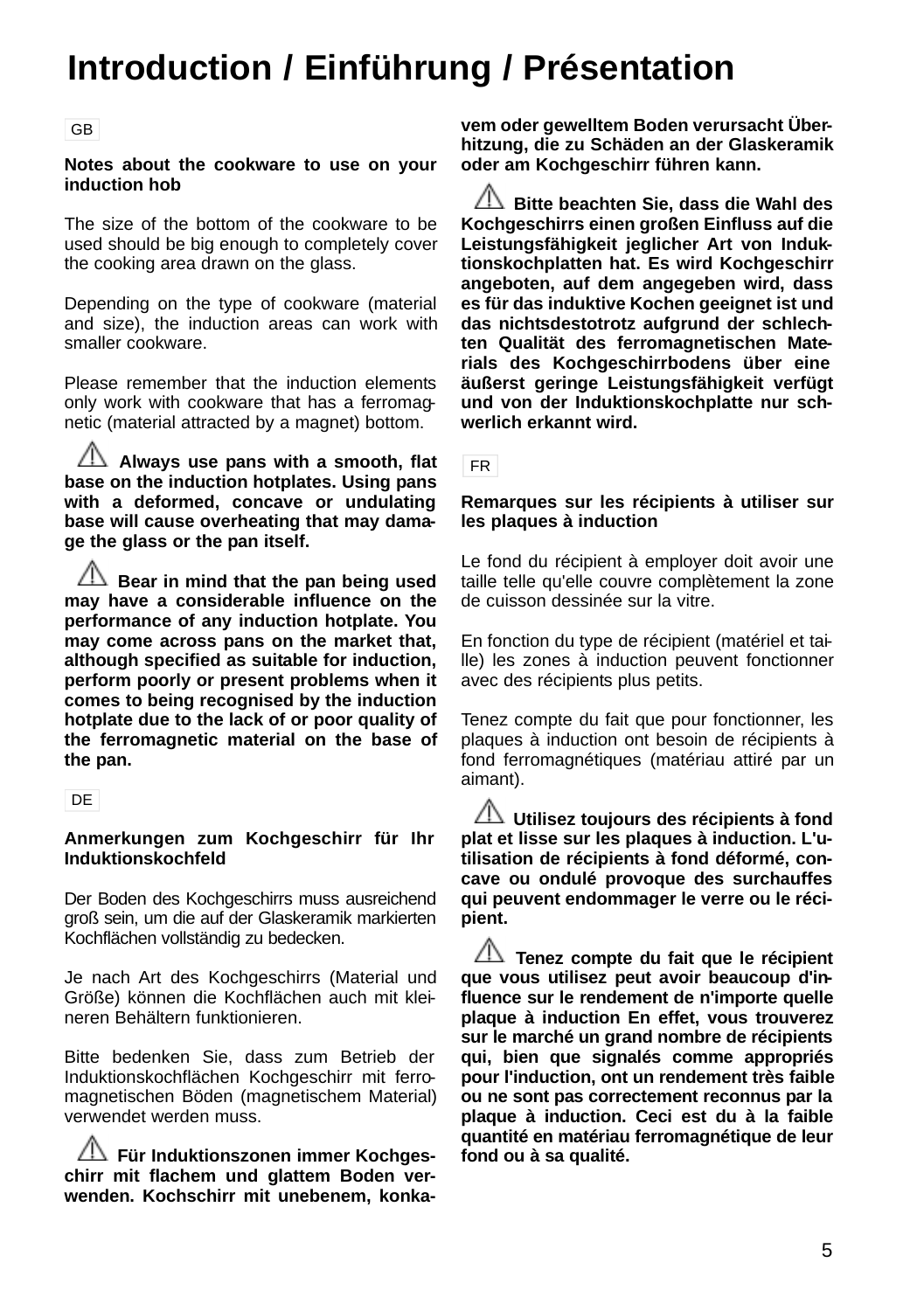

#### **Model IR 622 / IT 622** GB

- **1** 2300 / 3200\* W induction hotplate
- **2** 700 / 2100 W double circuit radiant hotplate.
- **3** 1400 / 1800\* W induction hotplate
- **4** 1500 W radiant hotplate.
- \* Induction power with the Power function enabled.
- Residual heat indicator (H)
- Maximum electric power: 7300 watts.
- Maximum induction power: 3700 watts.
- Supply power: 230 Volts.
- Frequency: 50/60 Hertz.
- Induction frequency: 20 to 60 kilohertz

#### **Modell IR 622 / IT 622** DE I

- **1** Induktions-Kochzone mit 2300 / 3200\* W
- **2** Zweikreis-Strahlungs-Kochzone mit 700 / 2100 W
- **3** Induktions-Kochzone mit 1400 / 1800\* W
- **4** Strahlungs-Kochzone mit 1500 W
- \* Induktionsleistung bei aktivierter Power-Funktion.
- Restwärme-Anzeige (H)
- Maximale elektrische Leistung: 7300 W
- Maximale Induktionsleistung: 3700 W
- Versorgungsspannung: 230 V
- Frequenz: 50/60 Hz
- Induktionsfrequenz: 20 bis 60 Kilohertz.

#### **Modèle IR 622 / IT 622** FR

- **1** Plaque à induction de 2.300 / 3.200\* W
- **2** Plaque rayonnante à double foyer de 700 / 2.100 W.
- **3** Plaque à induction de 1.400 / 1.800\* W
- **4** Plaque rayonnante de 1.500 W.
- \* Puissance d'induction lorsque la fonction "Power" est activée.
- Témoin de chaleur résiduelle (H)
- Puissance électrique maximale: 7.300 Watts.
- Puissance maximale d'induction: 3.700 Watts.
- Tension d'alimentation: 230 Volts.
- Fréquence: 50/60 Hertz.
- Fréquence d'induction : 20 à 60 kilohertz.



#### **Model IT 645 / IR 645** GB

- **1** 2200 / 3200\* W induction hotplate
- **2** 1800 / 2500\* W induction hotplate
- **3** 1400 / 1800\* W induction hotplate
- **4** 1800 / 2500\* W induction hotplate
- \* Induction power with the Power function enabled. - Residual heat indicator (H)
- Maximum induction power: 7200 watts.
- Supply power: 230 Volts.
- Frequency: 50/60 Hertz.
- Induction frequency: 20 to 60 kilohertz.

#### **Modell IT 645 / IR 645**

- **1** Induktions-Kochzone mit 2200 / 3200\* W
- **2** Induktions-Kochzone mit 1800 / 2500\* W
- **3** Induktions-Kochzone mit 1400 / 1800\* W
- **4** Induktions-Kochzone mit 1800 / 2500\* W
- \* Induktionsleistung bei aktivierter Power-Funktion.
- Restwärme-Anzeige (H)
- Maximale Induktionsleistung: 7200 W
- Versorgungsspannung: 230 V
- Frequenz: 50/60 Hz
- Induktionsfrequenz: 20 bis 60 Kilohertz.

#### **Modèle IT 645 / IR 645** FR

- **1** Plaque à induction de 2.200 / 3200\* W
- **2** Plaque à induction de 1800 / 2500\* W.
- **3** Plaque à induction de 1400 / 1800\* W
- **4** Plaque à induction de 1800 / 2500\* W.
- \* Puissance d'induction lorsque la fonction Power est activée.
- Témoin de chaleur résiduelle (H)
- Puissance maximale d'induction: 7200 Watts.
- Tension d'alimentation: 230 Volts.
- Fréquence: 50/60 Hertz.
- Fréquence d'induction: 20 à 60 kilohertz.

DE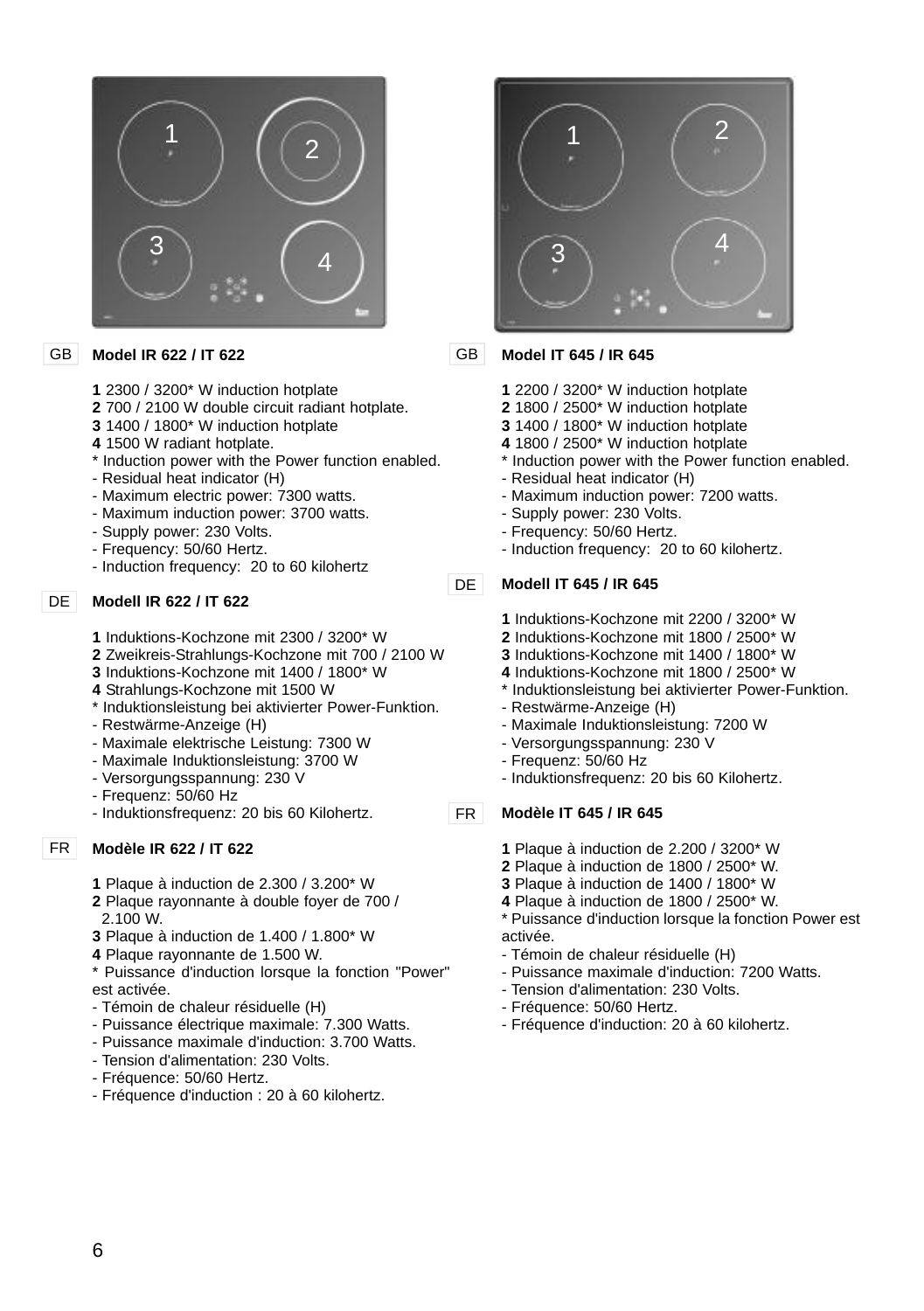

#### **Model IT 635 / IR 635** GB

- **1** 2400 / 3200\* W induction hotplate
- **2** 1400 / 1800\* W induction hotplate
- **3** 2200 / 3200\* W induction hotplate
- \* Induction power with the Power function enabled.
- Residual heat indicator (H)
- Maximum induction power: 6800 watts.
- Supply power: 230 Volts.
- Frequency: 50/60 Hertz.
- Induction frequency: 20 to 60 kilohertz

#### **Modell IT 635 / IR 635** DE

**1** Induktions-Kochzone mit 2400 / 3200\* W

- **2** nduktions-Kochzone mit 1400 / 1800\* W
- **3** Induktions-Kochzone mit 2200 / 3200\* W
- \* Induktionsleistung bei aktivierter Power-Funktion. DE
- Restwärme-Anzeige (H)
- Maximale Induktionsleistung: 6800 W
- Versorgungsspannung: 230 V
- Frequenz: 50/60 Hz.
- Induktionsfrequenz: 20 bis 60 Kilohertz.

#### **Modèle IT 635 / IR 635** FR

- 1 Plaque à induction de 2400 / 3200\* W
- 2 Plaque à induction de 1400 / 1800\* W.
- 3 Plaque à induction de 2200 / 3200\* W

\* Puissance d'induction lorsque la fonction Power est activée.

- Témoin de chaleur résiduelle (H)
- Puissance maximale d'induction: 6800 Watts.
- Tension d'alimentation: 230 Volts.
- Fréquence: 50/60 Hertz.
- Fréquence d'induction: 20 à 60 kilohertz.



#### **Model IR 735 AB** GB

- **1** 2400 / 3200\* W induction hotplate
- **2** 1400 / 1800\* W induction hotplate
- **3** 2200 / 3200\* W induction hotplate
- \* Induction power with the Power function enabled.
- Residual heat indicator (H)
- Maximum induction power: 6800 watts.
- Supply power: 230 Volts.
- Frequency: 50/60 Hertz.
- Induction frequency: 20 to 60 kilohertz

**The inside circle on the cooking area represents the minimum base diameter of the pan, which is recognised by the inductor under normal conditions.**

#### **Modell IR 735 AB**

- **1** Induktions-Kochzone mit 2400 / 3200\* W
- **2** Induktions-Kochzone mit 1400 / 1800\* W
- **3** Induktions-Kochzone mit 2200 / 3200\* W
- \* Induktionsleistung bei aktivierter Power-Funktion.
- Restwärme-Anzeige (H)
- Maximale Induktionsleistung: 6800 W
- Versorgungsspannung: 230 V
- Frequenz: 50/60 Hz.
- Induktionsfrequenz: 20 bis 60 Kilohertz.

**Der Innenkreis auf dem Kochfeld stellt den Mindestdurchmesser des Kochgeschirrbodens dar, der unter normalen Umständen vom Induktor erkannt wird.**

#### **Modèle IR 735 AB** FR

- 1 Plaque à induction de 2400 / 3200\* W
- 2 Plaque à induction de 1400 / 1800\* W.
- 3 Plaque à induction de 2200 / 3200\* W

\* Puissance d'induction lorsque la fonction Power est activée.

- Témoin de chaleur résiduelle (H)
- Puissance maximale d'induction: 6800 Watts.
- Tension d'alimentation: 230 Volts.
- Fréquence: 50/60 Hertz.
- Fréquence d'induction: 20 à 60 kilohertz.

**Le cercle intérieur de la zone de cuisson représente le diamètre minimal du fond du récipient que reconnaît l'inducteur dans des conditions normales d'utilisation.**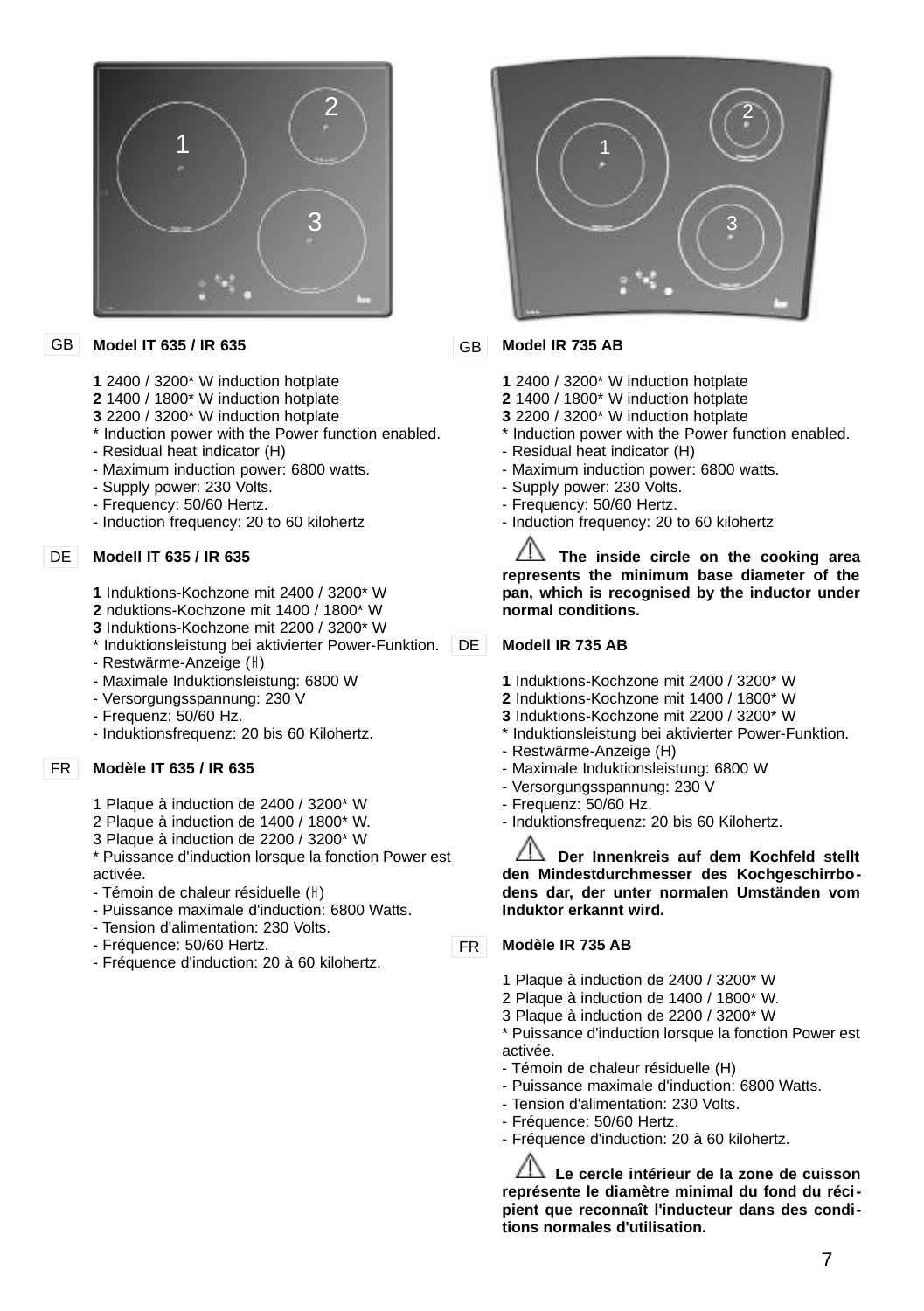

#### **Model IR 604** GB

- **1** 2300 W induction hotplate
- **2** 1400 W induction hotplate
- **3** 1400 W induction hotplate
- **4** 2300 W induction hotplate
- \* Induction power with the Power function enabled.
- Residual heat indicator ( $H$ )
- Maximum induction power: 7400 watts.
- Supply power: 230 Volts.
- Frequency: 50 Hertz.
- Induction frequency: 20 to 60 kilohertz

#### **Modell IR 604**  $DF$

- **1** Induktions-Kochzone mit 2300 W
- **2** Induktions-Kochzone mit 1400 W
- **3** Induktions-Kochzone mit 1400 W
- **4** Induktions-Kochzone mit 2300 W
- \* Induktionsleistung bei aktivierter Power-Funktion.
- Restwärme-Anzeige (H)
- Maximale Induktionsleistung: 7400 W
- Versorgungsspannung: 230 V
- Frequenz: 50 Hz.
- Induktionsfrequenz: 20 bis 60 Kilohertz.

#### **Modèle IR 604** FR

- **1** Plaque à induction de 2300 W
- **2** Plaque à induction de 1400 W.
- **3** Plaque à induction de 1400 W
- **4** Plaque à induction de 2300 W
- \* Puissance d'induction lorsque la fonction Power est activée.
- Témoin de chaleur résiduelle  $(H)$
- Puissance maximale d'induction: 7400 Watts.
- Tension d'alimentation: 230 Volts.
- Fréquence: 50 Hertz.
- Fréquence d'induction: 20 à 60 kilohertz.



#### **Model IQ 640** GB.

- **1** 1.400 / 1.800\* W induction hotplate
- **2** 2.400 / 3.200\* W induction hotplate
- **3** 2.300 / 3.200<sup>\*</sup> W induction hotplate
- \* Induction power with the Power function enabled.
- Residual heat indicator (H)
- Maximum induction power: 6.900 watts.
- Supply power: 230 Volts.
- Frequency: 50/60 Hertz.
- Induction frequency: 20 to 60 kilohertz

**The inside circle on the cooking area represents the minimum base diameter of the pan, which is recognised by the inductor under normal conditions.**

#### **Modell IQ 640** DE

- **1** Induktions-Kochzone mit 1.400 / 1.800\* W
- **2** Induktions-Kochzone mit 2.400 / 3.200\* W
- **3** Induktions-Kochzone mit 2.300 / 3.200\* W
- \* Induktionsleistung bei aktivierter Power-Funktion.
- Restwärme-Anzeige (H)
- Maximale Induktionsleistung: 6.900 W
- Versorgungsspannung: 230 V
- Frequenz: 50/60 Hz.
- Induktionsfrequenz: 20 bis 60 Kilohertz.

**Der Innenkreis auf dem Kochfeld stellt den Mindestdurchmesser des Kochgeschirrbodens dar, der unter normalen Umständen vom Induktor erkannt wird.**

#### **Modèle IQ 640** FR

- 1 Plaque à induction de 1.400 / 1.800\* W
- 2 Plaque à induction de 2.400 / 3.200\* W
- 3 Plaque à induction de 2.300 / 3.200\* W

\* Puissance d'induction lorsque la fonction Power est activée.

- Témoin de chaleur résiduelle (H)
- Puissance maximale d'induction: 6.900 Watts.
- Tension d'alimentation: 230 Volts.
- Fréquence: 50/60 Hertz.
- Fréquence d'induction: 20 à 60 kilohertz.

**Le cercle intérieur de la zone de cuisson représente le diamètre minimal du fond du récipient que reconnaît l'inducteur dans des conditions normales d'utilisation.**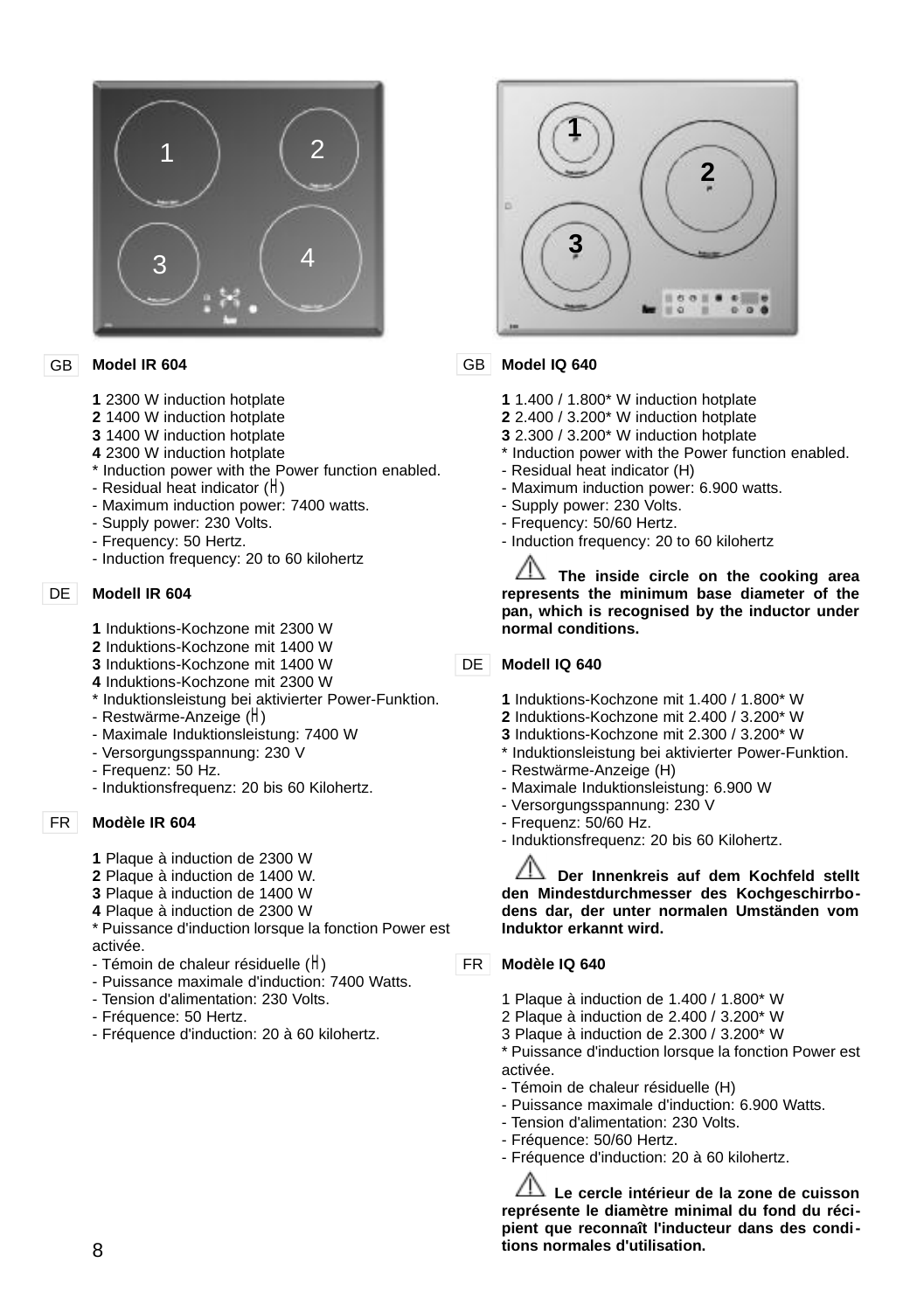

#### GB **Model IQ 644**

- **1** 1.850 / 2.500\* W induction hotplate
- **2** 1.850 / 2.500\* W induction hotplate
- **3** 2.300 / 3.200\* W induction hotplate
- **4** 1.400 / 1.800\* W induction hotplate
- \* Induction power with the Power function enabled.
- Residual heat indicator (H)
- Maximum induction power: 7.400 watts.
- Supply power: 230 Volts.
- Frequency: 50/60 Hertz.
- Induction frequency: 20 to 60 kilohertz

Induction elements 1 and 3 use the same induction generator, which has a maximum power of 3,700 W. Therefore, these two cooking zones cannot be used at maximum power at the same time.

**The inside circle on the cooking area represents the minimum base diameter of the pan, which is recognised by the inductor under normal conditions.**

#### DE | **Modell IQ 644**

- **1** Induktions-Kochzone mit 1.850 / 2.500\* W
- **2** Induktions-Kochzone mit 1.850 / 2.500\* W
- **3** Induktions-Kochzone mit 2.300 / 3.200\* W
- **4** Induktions-Kochzone mit 1.400 / 1.800\* W
- \* Induktionsleistung bei aktivierter Power-Funktion. - Restwärme-Anzeige (H)
- Maximale Induktionsleistung: 7.400 W
- Versorgungsspannung: 230 V
- Frequenz: 50/60 Hz.
- Induktionsfrequenz: 20 bis 60 Kilohertz.

Die Kochfelder 1 und 3 verfügen über einen gemeinsamen Induktionsgenerator, der mit einer Leistung von max. 3.700 Watt arbeitet. Daher können diese beiden Kochfelder nicht gleichzeitig bei maximaler Leistung betrieben werden.

**Der Innenkreis auf dem Kochfeld stellt den Mindestdurchmesser des Kochgeschirrbodens dar, der unter normalen Umständen vom Induktor erkannt wird.**

#### **Modèle IQ 644** FR

- 1 Plaque à induction de 1.850 / 2.500\* W
- 2 Plaque à induction de 1.850 / 2.500\* W
- 3 Plaque à induction de 2.300 / 3.200\* W
- 4 Plaque à induction de 1.400 / 1.800\* W
- \* Puissance d'induction lorsque la fonction Power est activée.
- Témoin de chaleur résiduelle (H)
- Puissance maximale d'induction: 7.400 Watts.
- Tension d'alimentation: 230 Volts.
- Fréquence: 50/60 Hertz.
- Fréquence d'induction: 20 à 60 kilohertz.

Les plaques 1 et 3 comportent le même générateur à induction, qui dispose d'une puissance maximale de 3700 W. C'est pourquoi, ces deux zones de cuisson ne pourront être utilisées simultanément à la puissance maximale.

**Le cercle intérieur de la zone de cuisson représente le diamètre minimal du fond du récipient que reconnaît l'inducteur dans des conditions normales d'utilisation.**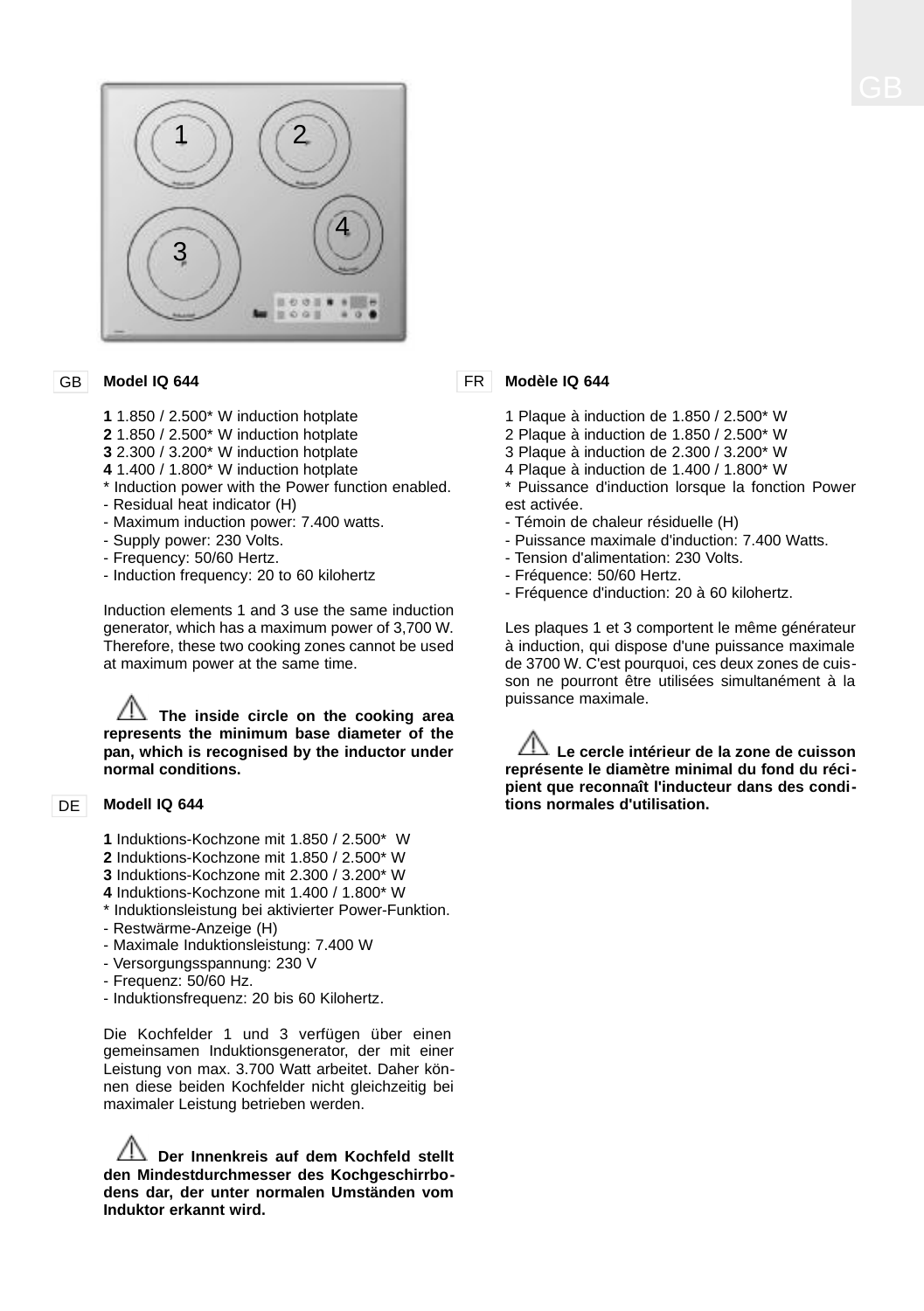# **Guide to Using the Instructions Booklet**

Dear customer,

We are delighted that you have put your trust in us.

We are confident that the new hob that you have purchased will fully satisfy your needs.

This modern, functional and practical model has been manufactured using topquality materials that have undergone strict quality controls throughout the manufacturing process.

Before installing and using it, we would ask that you read this Manual carefully and follow the instructions closely, as this will guarantee better results when using the appliance.

Keep this Instruction Manual in a safe place so that you can refer to it easily and thus abide by the guarantee conditions.

In order to benefit from this Guarantee, it is essential that you submit the purchase receipt together with the Guarantee Certificate.

**You should keep the Guarantee Certificate or, where relevant, the technical datasheet, together with the Instruction Manual for the duration of the useful life of the appliance. It has important technical information about the appliance.**

#### **Safety instructions**

Before first use, you should carefully read the installation and connection instructions.

These hob models may be installed in the same kitchen furniture units as **TEKA** brand ovens.

For your safety, installation should be carried out by an authorised technician and should comply with existing installation standards. Likewise, any internal work on the hob should only be done by **TEKA's** technical staff, including the change of the flexible supply cable of the appliance.

#### **Please note:**

**When the hotplates are in operation or have recently been in operation, some areas will be hot and can burn. Children should be kept well away.**

**If the glass ceramic breaks or cracks, the hob should immediately be disconnected from the electric current in order to avoid the risk of electric shock.**

**Do not leave anything on the hob's cooking areas while it is not in use. Avoid risk of fire.**

**Do not place metal objects, such as knives, forks, spoons or lids on the surface of the hob, as they may get very hot.**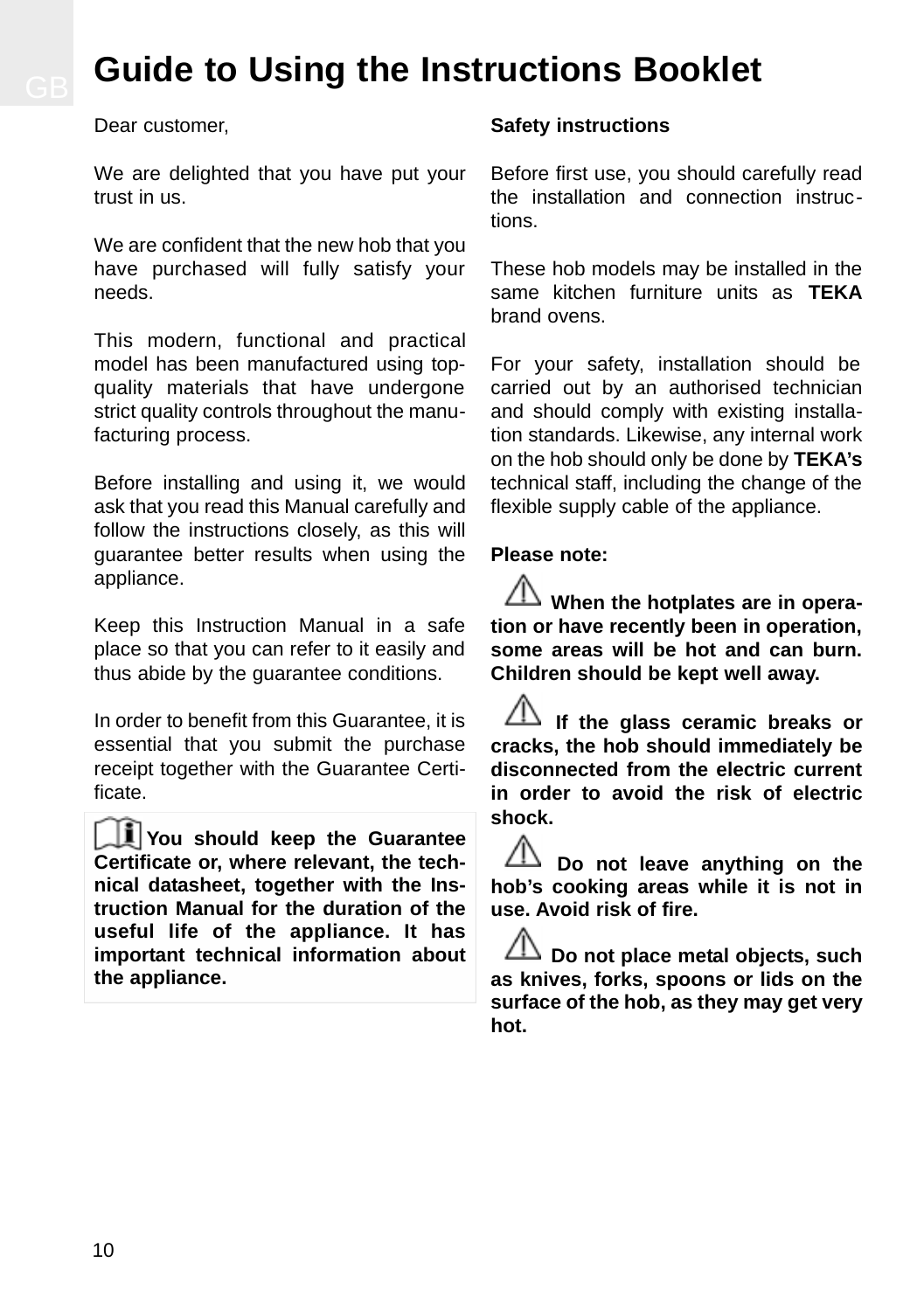# **Installation**

INSTALLATION AND SETUP SHOULD BE CARRIED OUT BY AN AUTHORISED TECHNICIAN IN LINE WITH CURRENT INSTALLATION STANDARDS.

# **Positioning the hob**

To install these models, an opening with the dimensions shown in figure 2 will be cut into the unit's worktop.

The minimum distance between the surface supporting the cooking pans and the lower part of the kitchen unit or the hood located above the hob should be 650 mm. If the hood's installation instructions recommend that the gap is greater than this, you should follow this advice.

The unit where the hob and oven will be located will be suitably fixed.

#### **INSTALLATION WITH CUTLERY DRA-WER OR LOWER CABINET**

In mixed induction - vitroceramic hobs, if you would like to have a cabinet or a cutlery drawer under the hob, it is necessary to put a separation board in between the two. The board should be situated 20 mm below the underside of the hob, leaving a free space of at least 20 mm until the end of the cabinet (figure 1).

This prevents accidental contact with the hot surface of the casing of the heating elements under the apparatus (figure 1).

In induction hobs, there should be a minimum distance of 5 cm between the drawer and the opening to the fan (a separating board is not necessary).

**Please do not store objects that can obstruct the hob fans or possibly flammable materials in the drawer.**



### **INSTALLATION WITH FAN OVEN UNDER THE HOB**

The oven should be installed according to the corresponding manual.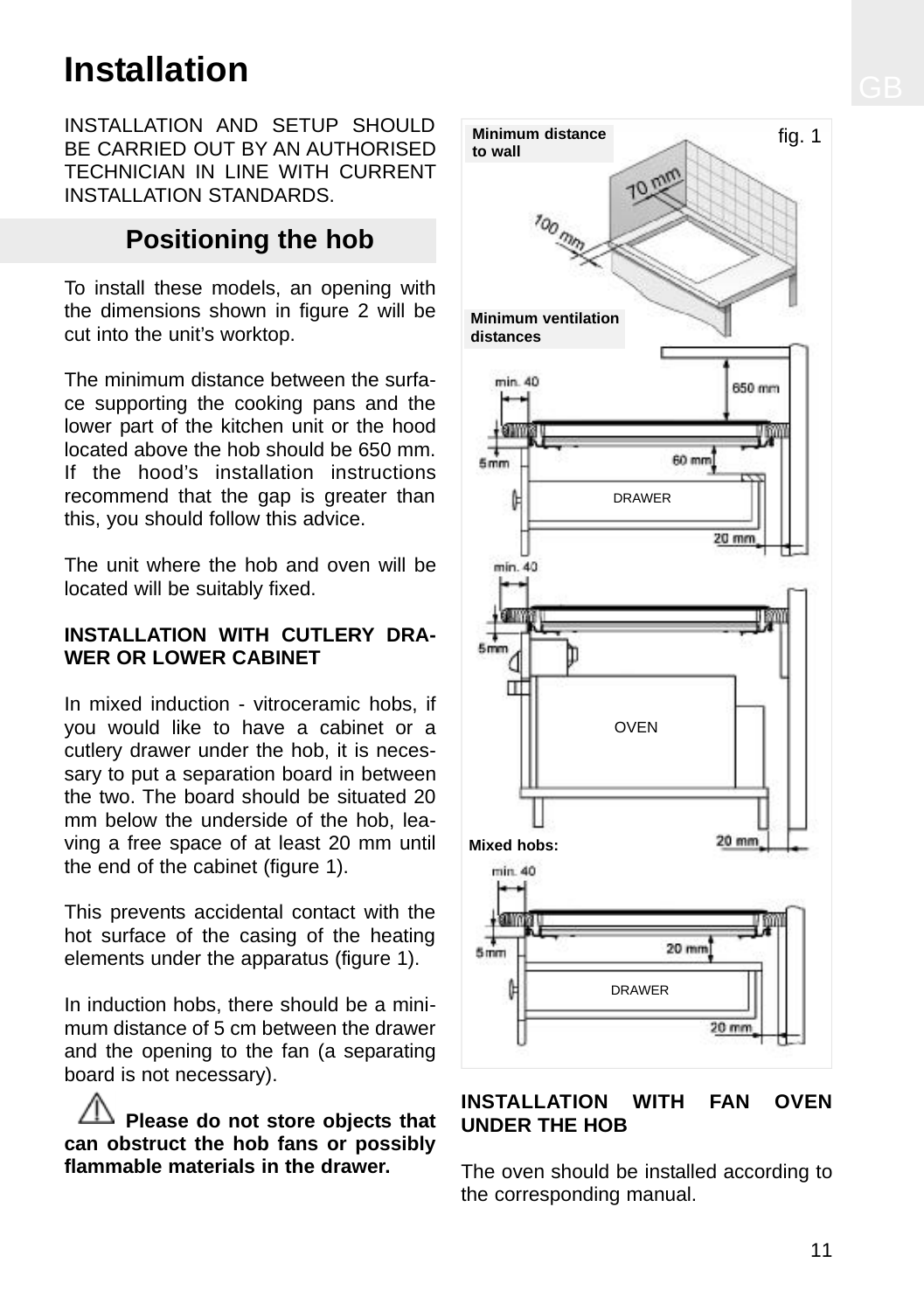

If a fan oven is being installed, please remember that this hob has only been certified to work with TEKA brand ovens.

Leave a space in the front of the cabinet so that the hot air can ventilate properly. The opening should be at least 5 mm high. The longitude should be the width of the cabinet.

An opening of 20 mm should be made in the back part of the cabinet in order to allow cold air to enter (see figure 1).

### **INSTALLING THE AIR NOZZLE (MODELS …604)**

Place the nozzle over the air vent with the air valve toward the front part of the hob and use the screws provided to screw the nozzle. By doing so, the air nozzle will stay braced to the back of the hob.



**Warnings:**

**When hobs are handled before being installed, care should be taken in case there is any protruding part or sharp edge which could cause injury.**

**When installing units or appliances above the hob, the hob should be protected by a board so that the glass cannot be damaged by accidental blows or heavy weights.**

**The glues used in manufacturing the kitchen unit and in the adhesive on the decorative laminate of the worktop surface should be made to tolerate temperatures of up to 100ºC.**

**TEKA assumes no responsibility for any malfunction or damage caused by faulty installation.**

PLEASE REMEMBER THAT THE GUA-RANTEE DOES NOT COVER THE GLASS IF IT SUFFERS A VIOLENT BLOW OR IF IT IS USED IMPROPERLY.

# **Fastening the hob**

When the gap has been properly sized, the sealing washer should be put on the lower face of the glass. **Silicone should not be applied between the glass and the unit**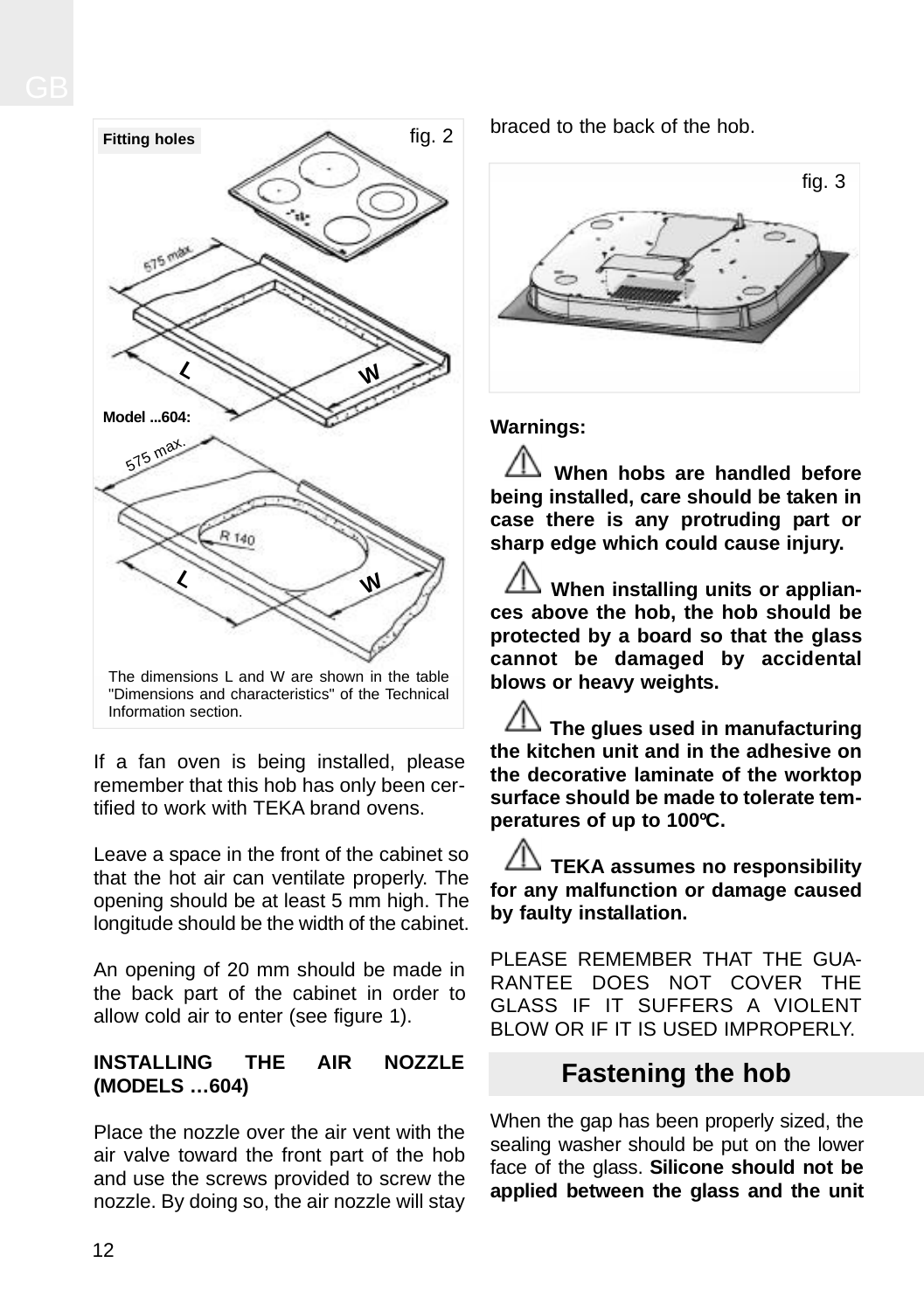#### **worktop because if it becomes necessary to remove the hob from its position, the glass could break when trying to detach it.**

To secure the hob to the cabinet, four brackets should be fastened to the existing holes on the bottom part of the casing (two in the front and two in the back). There are two possibilities of where the brackets may be placed, just as is shown in figure 4.

Depending on the thickness of the cabinet, it may be necessary to use the self tapping screws (M5) that are provided as compliments for securing; insert them in the circular holes of the bracket. The thread of this hole will be made when the screw is inserted inside of it. The thread should be made before fastening the bracket to the hob.



# **Connecting the electricity**

The electric connection is made via an omnipolar switch or plug where accessible, which is suitable for the intensity to be tolerated and which has a minimum gap of 3 mm between its contacts, which will ensure disconnection in case of emergency or when cleaning the hob.

The connection should include correct earthing, in compliance with current norms.

If the flexible supply cable fitted to these appliances ever needs to be changed, it should be replaced by TEKA's official service.

The input cable should not be in contact either with the body of the hob or with the body of the oven, if the oven is installed in the same unit.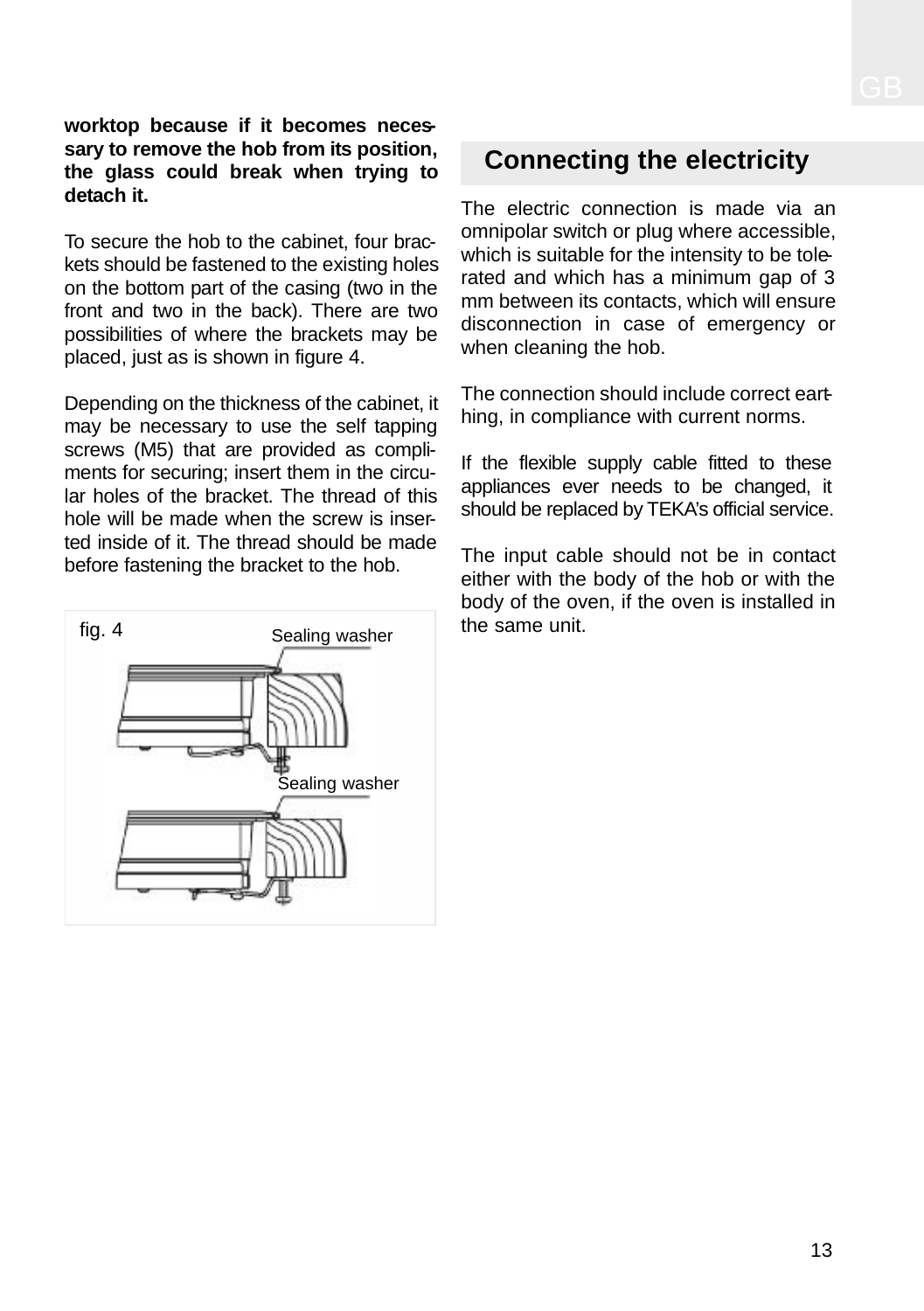# **Technical Information**

# **Technical details**

as shown on the rating plate.

Class 3 hob.

The supply voltage and frequency will be

# **Dimensions and characteristics**

| <b>Model</b>                            | IR 622<br>IT 622                 | IR 635<br>IT 635 | IR 645<br>IT 645 | IR 735 AB IQ 644 |                | IQ 640 | IR 604         |
|-----------------------------------------|----------------------------------|------------------|------------------|------------------|----------------|--------|----------------|
| <b>Hob dimensions</b>                   |                                  |                  |                  |                  |                |        |                |
| Height (mm)                             | 56                               | 55               | 55               | 55               | 55             | 55     | 68             |
| Length (mm)                             | 600                              | 600              | 600              | 700              | 600            | 600    | 590**          |
| Width (mm)                              | 510                              | 510              | 510              | 510              | 510            | 510    | 510            |
| Dimensions of the placement in the unit |                                  |                  |                  |                  |                |        |                |
| Length $(mm)$ (L)                       | 560                              | 560              | 560              | 560              | 560            | 560    | 570            |
| Width (mm) (W)                          | 490                              | 490              | 490              | 490              | 490            | 490    | 492            |
| Depth (mm)                              | 52                               | 50               | 50               | 50               | 50             | 50     | 64             |
| Configuration                           |                                  |                  |                  |                  |                |        |                |
| Double radiant hotplate<br>700/2.100 W  | 1                                |                  |                  |                  |                |        |                |
| Radiant hotplate 1.500W                 | 1                                |                  |                  |                  |                |        |                |
| Induction hotplate<br>2.400 / 3.200* W  |                                  | 1                |                  | 1                |                | 1      |                |
| Induction hotplate<br>1.400 /1.800* W   | 1                                | 1                | 1                | $\mathbf{1}$     | 1              | 1      |                |
| Inducción hotplate<br>2.300 / 3.200* W  | 1                                |                  |                  |                  | 1              | 1      |                |
| Induction hotplate<br>1.850 / 2.500* W  |                                  |                  |                  |                  | $\overline{2}$ |        |                |
| Induction hotplate<br>2.200 / 3.200* W  |                                  | 1                | 1                | 1                |                |        |                |
| Induction hotplate<br>1.800 / 2.500* W  |                                  |                  | 2                |                  |                |        |                |
| Induction hotplate<br>1.400 W           |                                  |                  |                  |                  |                |        | 2              |
| Induction hotplate<br>2.300 W           |                                  |                  |                  |                  |                |        | $\overline{2}$ |
| <b>Electrics</b>                        |                                  |                  |                  |                  |                |        |                |
| <b>Nominal Power</b><br>(W) for 230 V   | 7.300                            | 6.800            | 7.200            | 6.800            | 7.400          | 6.900  | 7.400          |
| Supply<br>voltage (V)                   | SEE THE APPLIANCE'S RATING PLATE |                  |                  |                  |                |        |                |
| Frequency (Hz)                          | 50-60                            | 50-60            | 50-60            | 50-60            | 50-60          | 50-60  | 50             |

\* Induction power with the Power function enabled.

\*\* Model IR 604 has a length of 600 mm.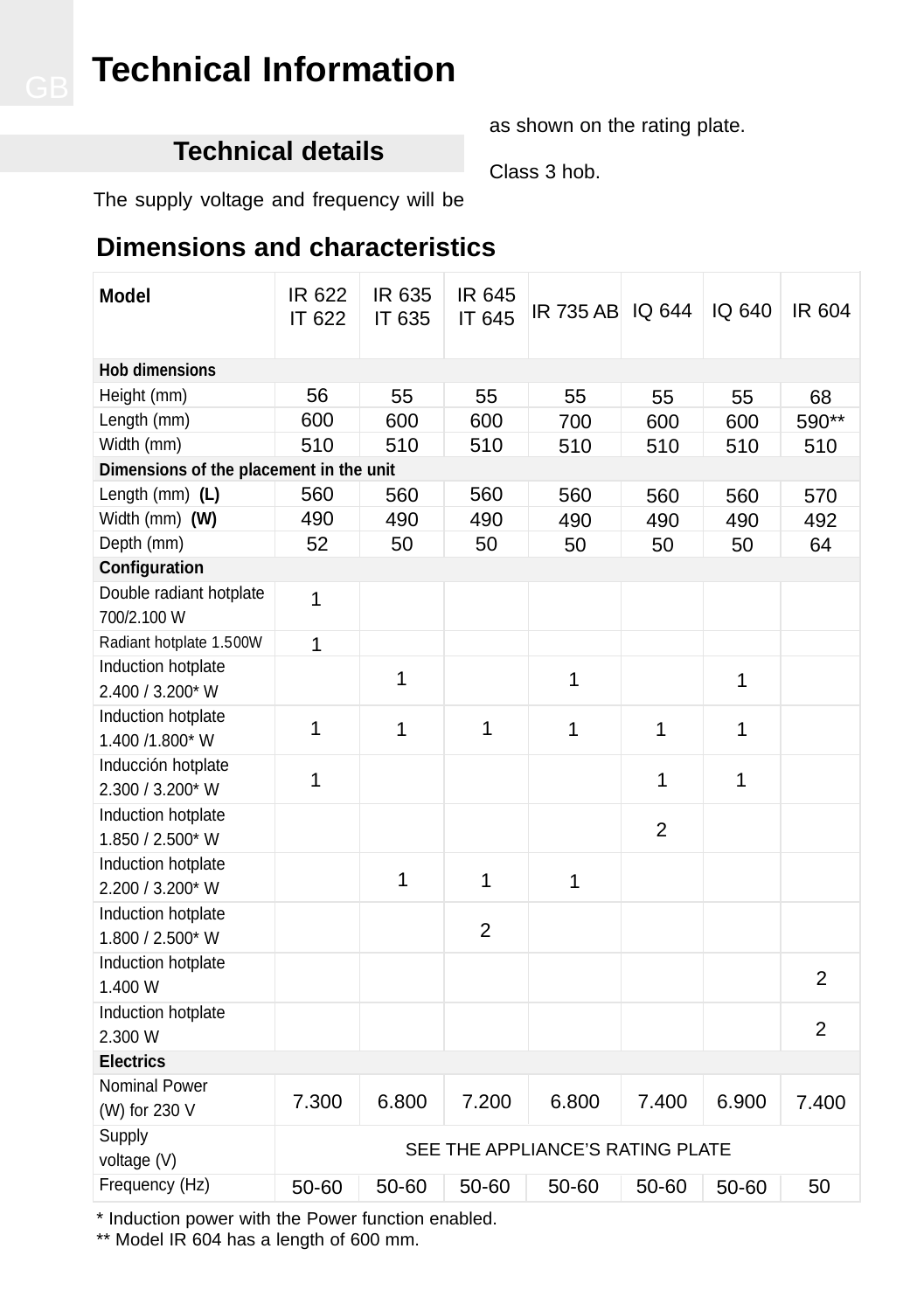# **Use and Maintenance**

### **Before starting for the first time**

Before connecting the hob to the electrical network, verify that the tension (voltage) and the frequency of the hob correspond to the voltage and frequency indicated on the hob rating plate, which is located on the underside of the hob and in the guarantee or, if applicable, on the technical data sheet that should be kept with this manual during the useful life of the apparatus.

**The apparatus is not designed to be used by people (including children) with reduced physical, mental or sensory abilities. It should also not be used by people that do not have experience handling the apparatus or who do not have knowledge of the apparatus, unless they are supervised by a person who is in charge of their safety.**

**Children should not be allowed to play with the apparatus.**

### **Touch control user instructions (models ...622, ...635, ...645, ...735 AB and ...604)**

**CONTROL PANEL ELEMENTS** (see figs. 5, 6 and 7)

- On/off sensor. 1
- 2) Hotplate selection sensors and increase power sensor (more).
- Power and/or residual heat displays. 3 Also shows that locking is enabled.
- 4 Reduce power/time sensor (less).
- *S*ensor lock **(model …604)**. 5
- Operating sensor "Power" **(models** 6 **…635, …645, …735 AB and …622)**.
- Time setting/increase sensor. 7
- 8 Indicator of selected time (clock).
- 9 Indicator light of the induction element with timer.





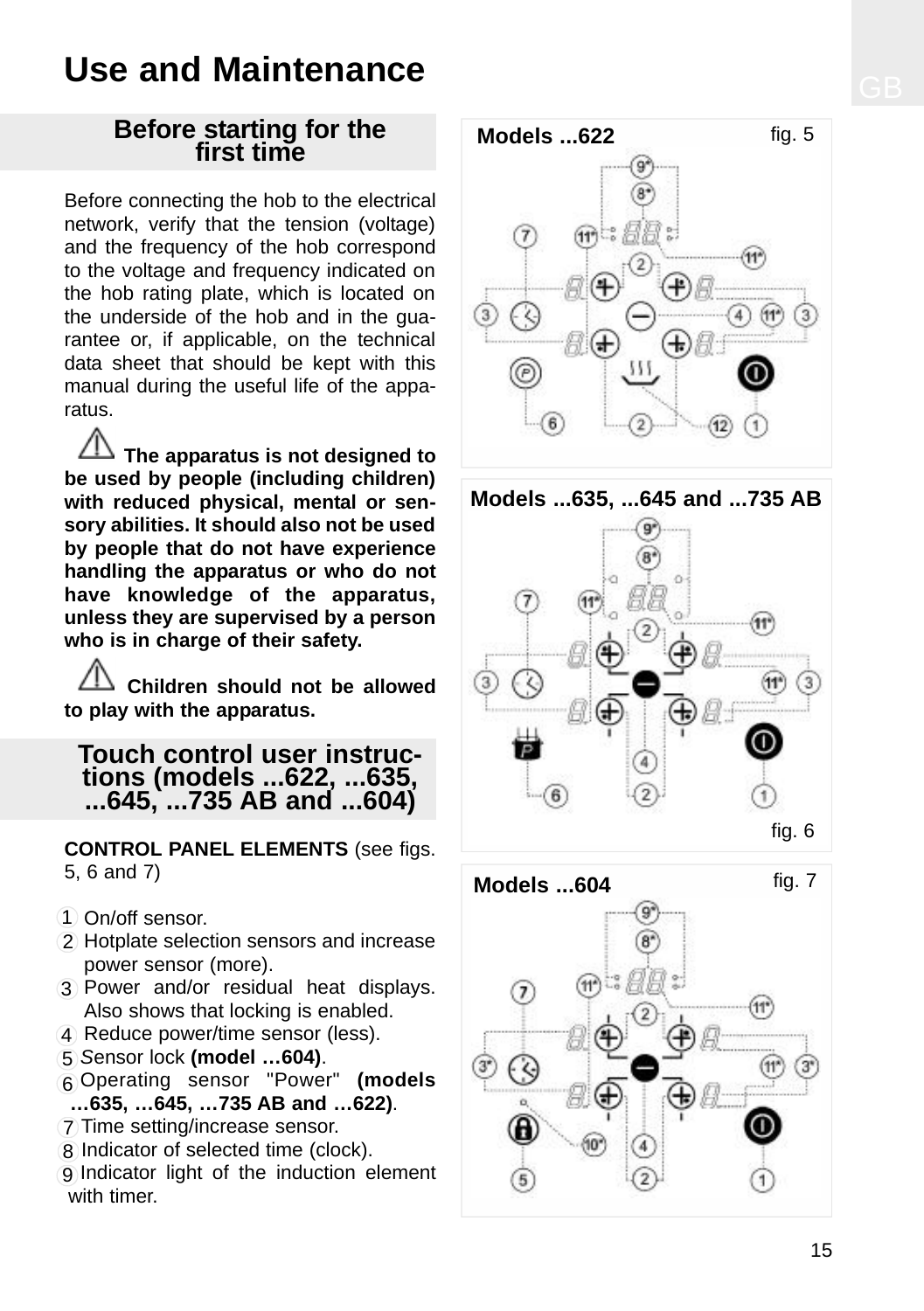Lock activated indicator light **(model** 10**…604)**.

11 Decimal point in power indicators and time indicator.

- Shines (on): Chosen induction element (ready to be used).

- Doesn't shine (off): Induction element locked (cannot be used).

12 Keep warm sensor (models ...622). **N.B.:** \* Only visible when in operation.

The sensors marked on the control panel are used for control purposes.

There is no need to exert pressure on the glass - you enable the function you require simply by touching the sensor with your finger.

Each action is confirmed by a beep.

### **SWITCHING THE APPLIANCE ON**

**1** Touch the On sensor **1** (1) for at least one second.

The touch control is enabled,  $\boldsymbol{0}$  appears on all the power displays (3) and the decimal point (11) flashes on and off to indicate that no cooking area is selected at that time. If the cooking area is hot, the corresponding display will alternate between a H and an  $\overline{0}$ .

If the safety lock function is enabled, the cooking area displays will show the letter L. If the cooking area is still emitting residual heat, the corresponding display will alternate between the letters L and H.

The following action must be carried out within 20 seconds or the touch control will automatically switch off.

When the touch control is enabled, it can be disconnected at any time by touching the sensor  $\bullet$  (1), even if the lock is on

(safety lock function enabled). The sensor  $(1)$  always has priority for disconnecting touch control.

#### **SWITCHING THE HOTPLATES ON**

Once the touch control has been enabled using the  $\bullet$  sensor (1), the hotplates required can be switched on.

**1** Select the hotplate by touching the corresponding sensor (2). *N.B.: the sensor has a double function: the first press selects the hotplate and the following presses increase the power.*

A  $\bf{0}$  appears on the corresponding power display and the decimal point (11) lights up to show that the hotplate is selected.

#### **Before using a hotplate, first check that it is selected, i.e. that the corresponding decimal point (11) is showing.**

**2** Using sensors  $\oplus$  or  $\ominus$  (2/4), select the required power level (from 1 to 9).

The  $\Theta$  and  $\Theta$  sensors are repetitive, so if you keep your finger on them they go up or down continuously.

*After 10 seconds have elapsed from the last*  $time$  *the*  $\oplus$  *key was pressed, the decimal point goes out and the hotplate is locked.*

Only one hotplate can be enabled at a time, which means that only one decimal point (11) will be lit up.

**To turn a hotplate up to full power quickly:** Select the hotplate and touch the  $sensor \Theta$  (4) once. The hotplate will be set to its maximum power (level 9).

### **SWITCHING THE HOTPLATE OFF**

**1** The hotplate must have already been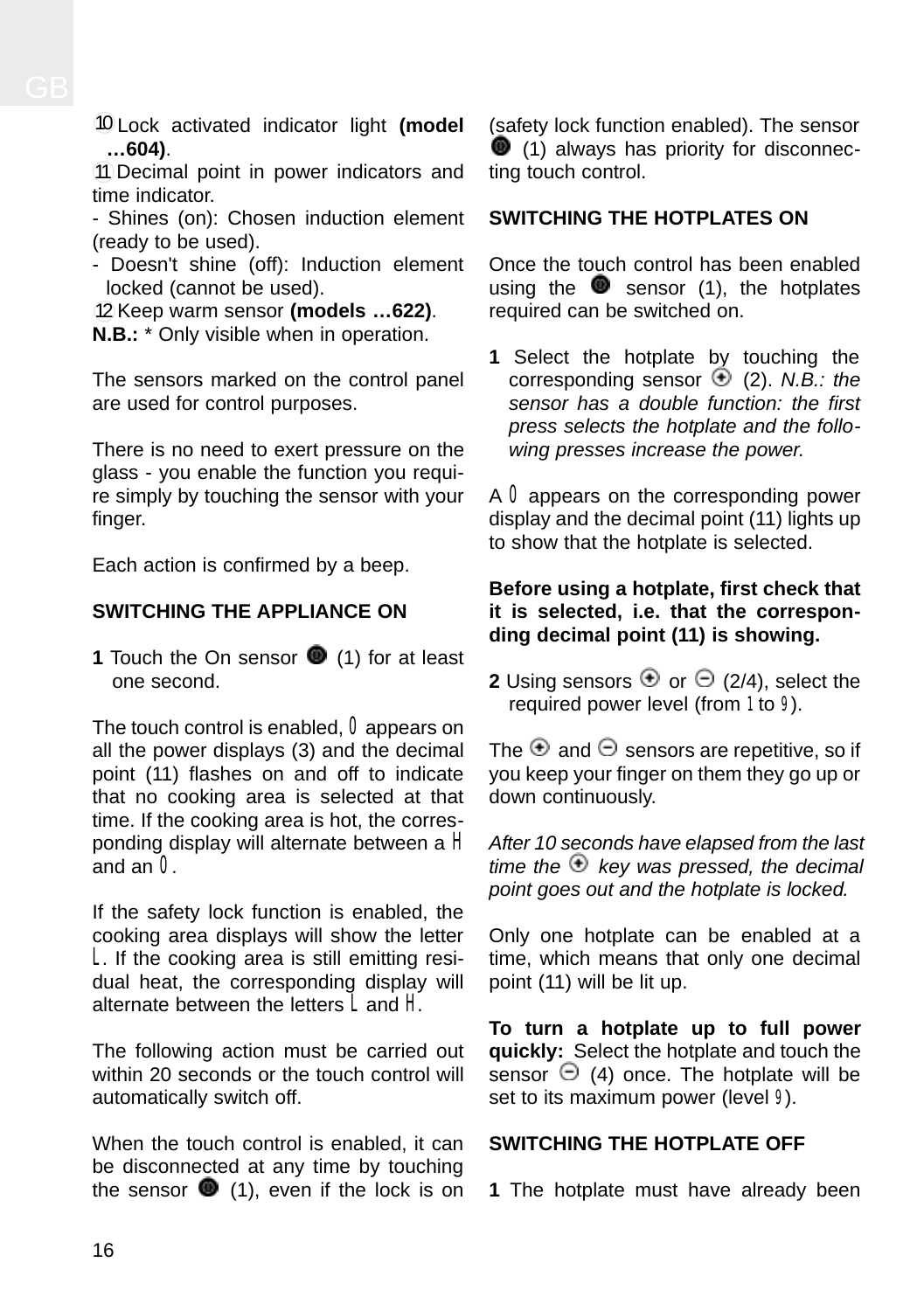selected. The corresponding decimal point (11) must be lit.

**2** Use sensor  $\Theta$  (4) to decrease the power to level 0. The hotplate will automatically switch off.

**To turn it off quickly:** Whatever the power level, the hotplate is turned off immediately if you touch the  $\Theta$  and  $\Theta$ sensors (2/4) simultaneously.

If all the cooking areas are positioned at  $0$ , all the display points will flash.

When a hotplate is switched off, an  $H$  will appear on the corresponding power display if the surface of the glass in the corresponding cooking area reaches a temperature at which there is a risk of burning. When the temperature drops, the display will go out (if the hob is disconnected), or a  $\bf{0}$  is displayed if the hob is still on.

#### **SWITCHING THE APPLIANCE OFF**

The appliance may be switched off at any time by touching the general on / off sensor  $\bullet$  (1). When in standby mode, an H is displayed on any hot areas. None of the other hotplate displays will light up.

**After use, disconnect the device using the control; do not rely on the cookware detector.**

### **Locking the hob sensors**

#### **SAFETY FUNCTION (models ...635, ...645, ...735 AB and ...622)**

The safety function can be enabled after the hob is connected. To do so, touch sensor  $\bullet$  (1) to enable the touch control. Immediately, touch the sensor  $\Theta$  (4) and hold it down for five seconds. An L (for 'Locked') will appear on the displays. The touch control will be switched off after a few seconds. If the cooking area is hot, an L and an H will appear alternately on the corresponding display.

This operation needs to be done within 10 seconds, with no sensor other than those indicated being touched during that time, or the locking will not be carried out.

The electronic control will remain locked until the user unlocks it, even after the control is disconnected using the sensor  $\bullet$ (1) or when restarting after there has been a power cut.

#### **Unlocking in order to cook**

To unlock the control and use it, touch sensor  $\bullet$  (1) to enable the touch control. Immediately touch the two  $\bigoplus$  sensors on the right at the same time. The L vanishes from the displays and a  $0$  appears with the lower point flashing, or an  $H$  if the corresponding hotplate is hot, and the hob will be ready to use for cooking. When you switch off the control using the on/off sensor  $\bullet$ (1) the safety function will be re-enabled and will reappear the next time the touch control is enabled.

#### **Cancelling the safety function**

The safety function can be permanently disabled by pressing sensor  $\Theta$  for 5 seconds immediately after enabling the touch control. This should be done within 10 seconds after enabling the touch control using the on/off sensor  $\bullet$  (1), and the safety function will be cancelled. If this is not done properly, the touch control will remain locked and will switch off after 20 seconds.

After cancelling the safety function, when the control is re-enabled using the on/off sensor  $\bullet$  (1), the hob will be ready to be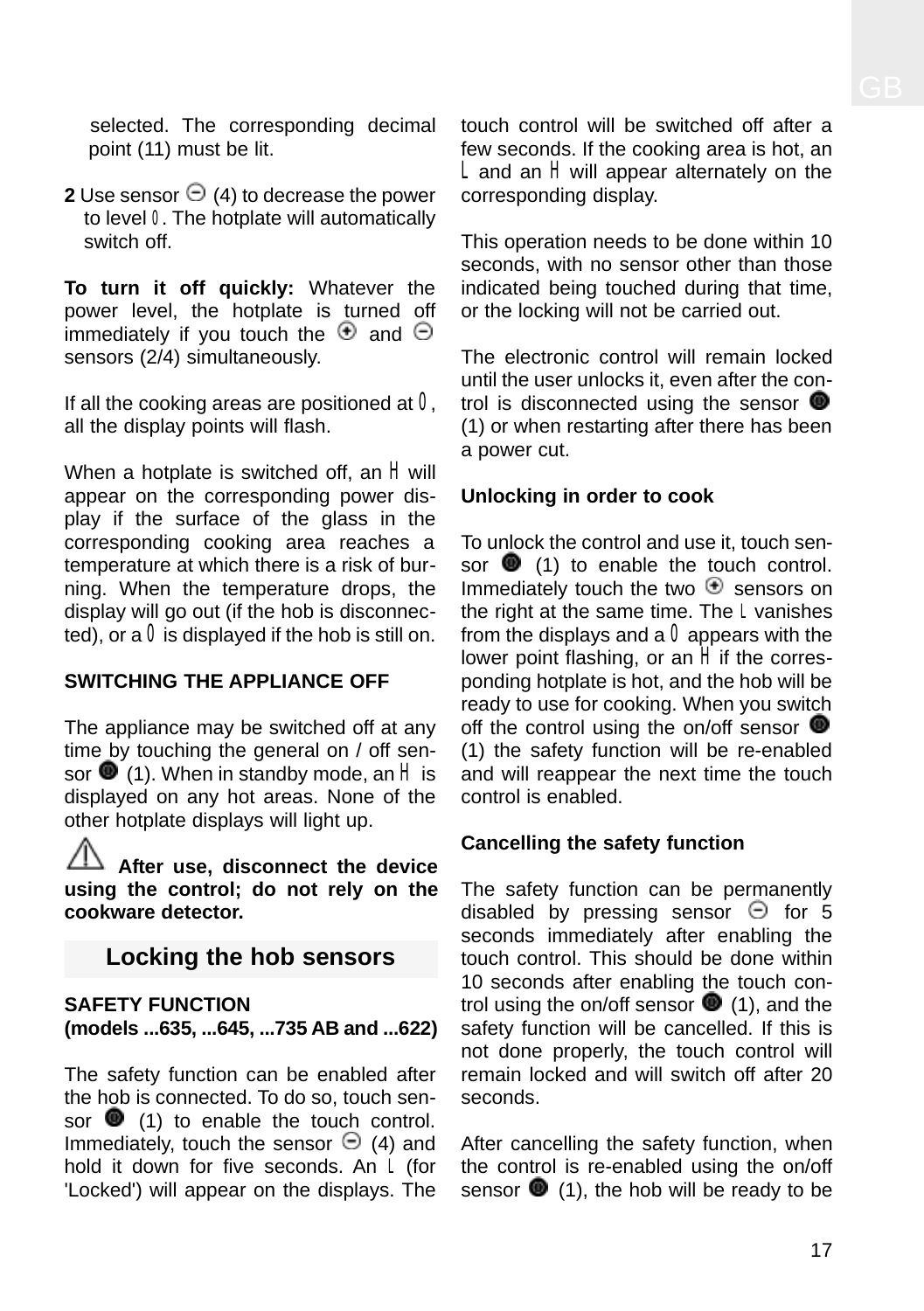used for cooking.

#### **LOCK FUNCTION (models ...604)**

Using the sensor lock  $\bigcirc$  (5) you can lock the entire unit, except the on/off sensor key  $\bullet$  (1), in order to protect the unit from unwanted use. This is a useful safety function when there are children in the home. When the lock is activated, the light (10) goes on.

If you turn off the device using the on/off sensor key  $\bullet$  (1) at the same time that the lock is activated, the device will continue to be locked the next time it is turned on.

### **Function for keeping a pan hot (models …622)**

Using this function, it is possible to keep food hot in a pan placed on the cooking area.

- **1** There is a pan on one of the heating elements at a previously selected cooking temperature.
- **2** It is necessary to touch sensor  $\mathbf{H}$  (12), after which the symbol  $\bigcup$  will appear in the indicator.

To disconnect this function, just touch sensor  $\frac{111}{2}$  (12) again and the heating element will turn off, or, as an alternative, it is possible to touch sensor  $\Theta$  (2) and change to level 1. This function will only work for a maximum of 120 minutes, after which the hob will disconnect.

## **Timer function**

This feature enables you to do your cooking while you are not present: You can set the timer for a hotplate and it will switch itself off automatically when this time has elapsed.

Around the selected time display there are 4 or 3 pilot lights that indicate which hotplate is being timed. For example, if you time the upper left hotplate as you look at the appliance, the pilot light that will come will be the one above the display and to the left.

Where no hotplate is being timed (no pilot light (9) is on), the clock can be used as a countdown timer (see the section "The clock as a countdown timer").

You can use the clock as a countdown timer for periods of between 1 and 99 minutes, and as a hotplate timer for times of between 1 and 99 minutes. All the cooking areas can be programmed independently and simultaneously.

### **Timing a hotplate**

- **1** The hotplate to be timed has to be selected. The corresponding decimal point (11) must be lit.
- **2** Select a power level of between 1 and 9 using the  $\oplus$  or  $\ominus$  sensors (2/4).
- **3** Touch the clock sensor  $\mathbb{G}$  (7). The decimal point (11) of the time display (8) (which shows 00) will come on, and it will flash on and off along together with the pilot light (9) of the corresponding hotplate.
- **4** Touch the clock sensor  $\mathbb{G}$  (7) again to increase the value of the time you wish to set, or  $\Theta$  (4) to decrease it (from 1 to 99 minutes). You can keep your finger on the  $\circled{0}$  or  $\circledcirc$  sensors (7/4) to make the minutes pass by automatically and make your selection more quickly.

The clock will begin to control the time automatically. The control display (8)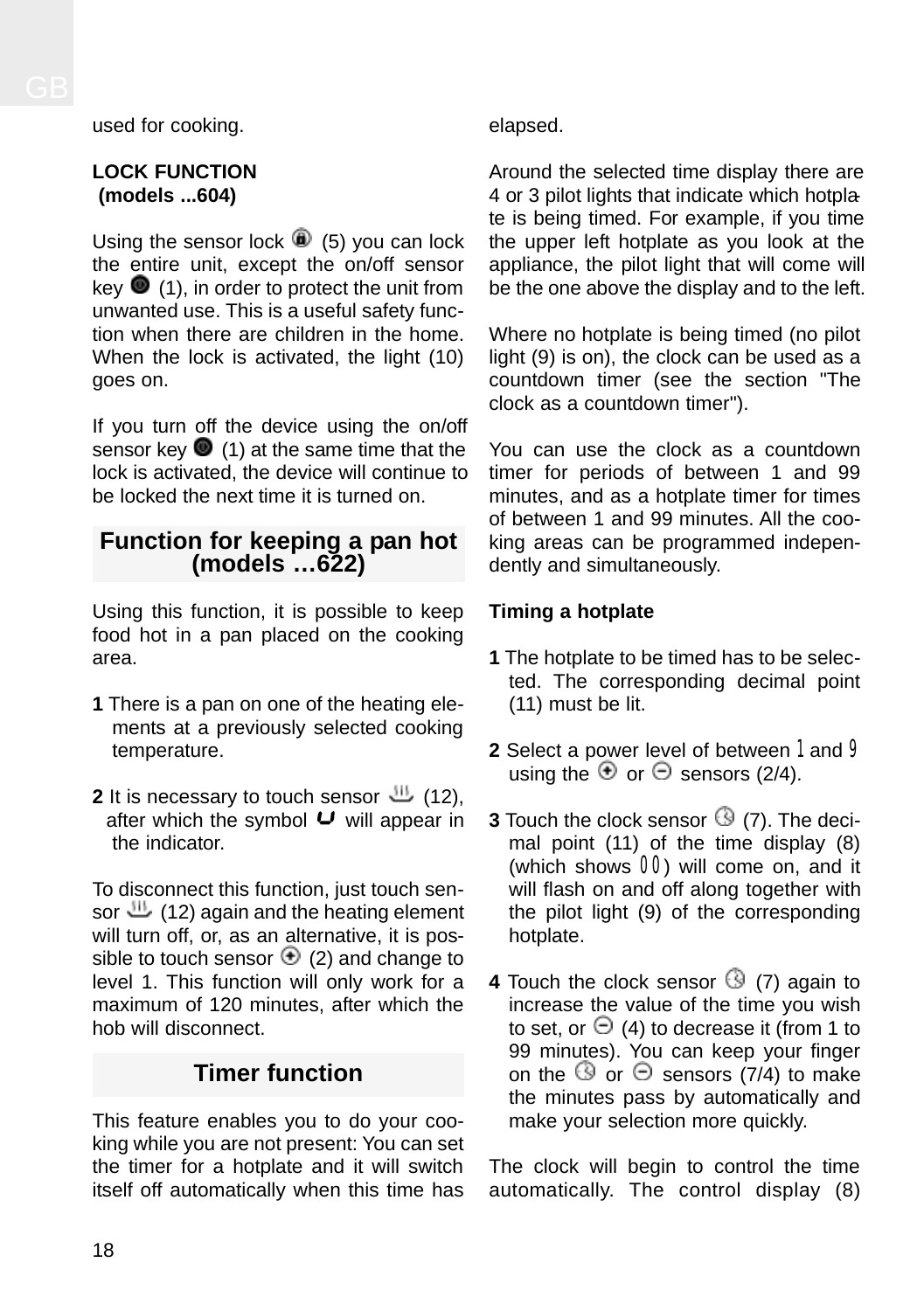corresponding to the timed area will remain lit up.

When the chosen time elapses, the timed area will switch off and the clock will give a series of beeps for several seconds. The time display will show  $00$  and this will flash on and off, together with the pilot light of the hotplate that has disconnected.

If the hotplate that has been switched off is hot, its display will show an  $H$  otherwise it will show a  $0$ . Touch any sensor to switch off the beeping signal.

When more than one hotplate is being timed simultaneously, the time display will show the cooking time remaining in the hotplate to disconnect first by default. If you wish to check the cooking time remaining in another hotplate, touch its selection sensor. For a few seconds the display will show the remaining cooking time for that hotplate.

#### **Changing the programmed time**

The time that you have set can be changed later on if you so wish.

- **1** The hotplate being timed must have already been selected. The corresponding decimal point (11) must be lit.
- **2** Touch the clock sensor  $\mathbb{G}$  (7). The decimal point (11) will come on.
- **3** Use the  $\bigcirc$  or  $\bigcirc$  sensors (7/4) to alter the time.

#### **Disconnecting the clock**

If you wish to stop the clock before the programmed time has elapsed:

- **1** The hotplate being timed must have already been selected. The corresponding decimal point (11) must be lit.
- **2** Select the clock sensor  $\bigcirc$  (7). The decimal point (11) will come on.
- **3** Use sensor  $\Theta$  (4) to reduce the time down to 00. The clock is cancelled but the hotplate will remain enabled until you switch it off.

#### **Switching off quickly**

- **1** The hotplate being timed must have already been selected. The corresponding decimal point (11) must be lit.
- **2** Select the countdown timer sensor  $\Theta$ (7). The corresponding decimal point (11) must be lit.
- **3** Touching the  $\Theta$  and  $\Theta$  sensors (7 and 4) at the same time cancels the remaining time.

You can also switch the hotplate being timed off without the programmed time having elapsed. In this case, the timer will switch off too.

### **The clock as a countdown timer**

Whenever the clock is not being used in conjunction with a cooking area, it can be used as a countdown timer. To do this, you use the clock without selecting a hotplate.

#### **SWITCHING THE COUNTDOWN TIMER ON**

When the appliance is switched off.

**1** Touch the On sensor  $\bullet$  (1).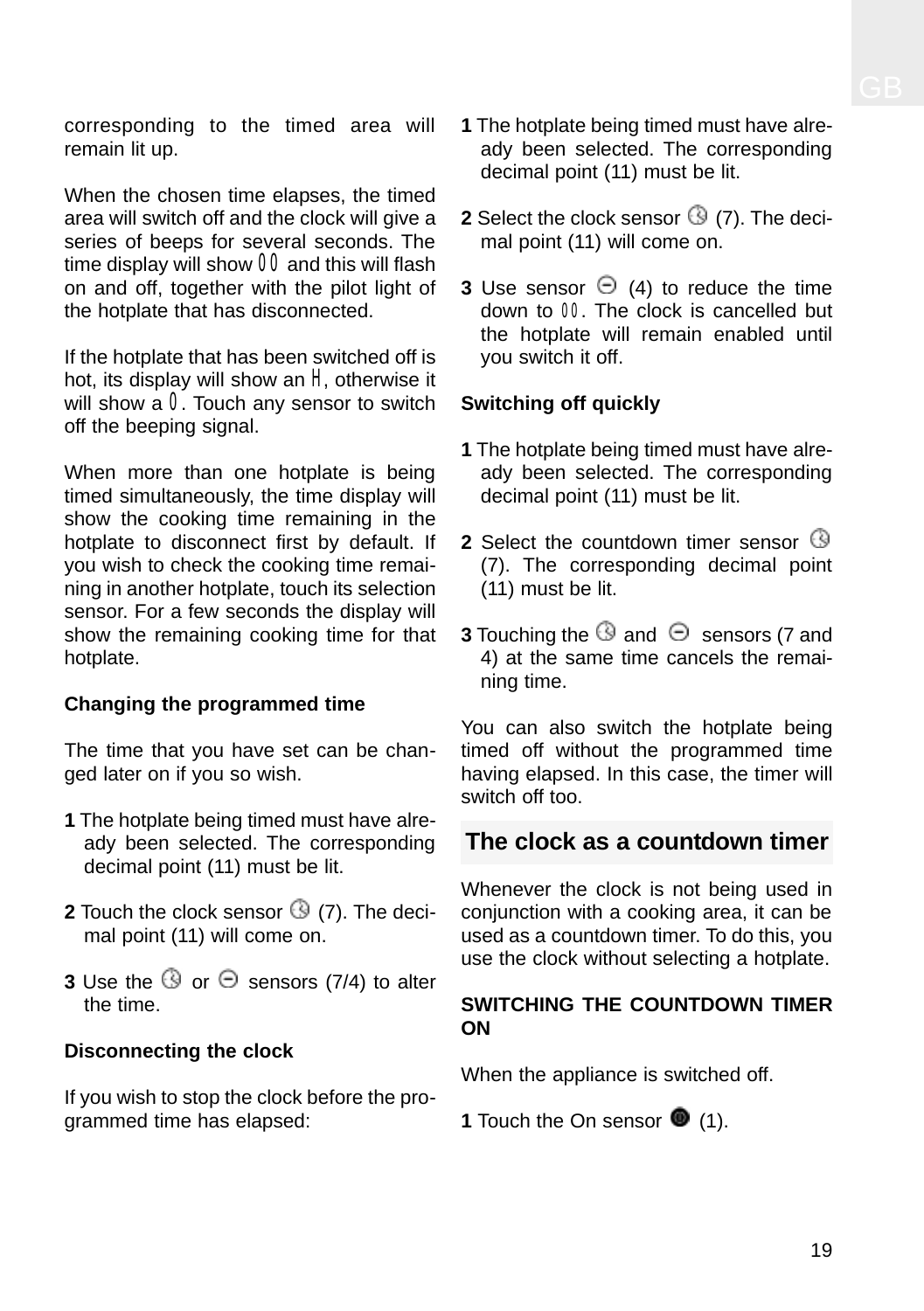- **2** Before using any hotplate, touch the clock sensor  $\bigcirc$  (7). All the control displays (9) are switched off.
- **3** Use the sensors  $\bigcirc$  or  $\bigcirc$  (7/4) to input the time you want.

When the programmed time elapses, a series of beeps will sound for several seconds. To switch these beeps off, touch the sensor  $\mathbb{G}(7)$ .

#### **DISCONNECTING THE COUNTDOWN TIMER**

If you wish to stop the countdown timer before the programmed time has elapsed:

- **1** Select the countdown timer sensor  $\Theta$ (7). The decimal point (11) will come on.
- **2** Use sensor  $\Theta$  (4) to reduce the time to 00. The clock is cancelled.

### **SWITCHING OFF QUICKLY**

- **1** Select the countdown timer sensor  $\circledcirc$ (7). The decimal point (11) will come on.
- **2** Touch sensors  $\Theta$  or  $\Theta$  (7/4) simultaneously to disconnect the countdown timer.

### **Touch control user instructions (models ...640 and ...644)**

**CONTROL PANEL ELEMENTS** (see fig. 8)

- On/Off button. 1
- Hob selection buttons. 2
- Power and/or residual heat, and lock 3 activation displays.
- 4 Reduce power/time button (reduce).
- 5 Increase power/time button
- Power button. 6
- Timer/countdown timer selection button 7
- Timer display (timer). 8
- Stop button. 9
- 10 Hob timer light.
- $\eta$  Decimal point in the power and timer displays.
- Shines (on): Chosen induction element (ready to be used).
- Doesn't shine (off): Induction element locked (cannot be used).

13 Countdown timer indicator.

**N.B.:** \* Only visible when in operation.

The sensors marked on the control panel are used for control purposes.

There is no need to exert pressure on the

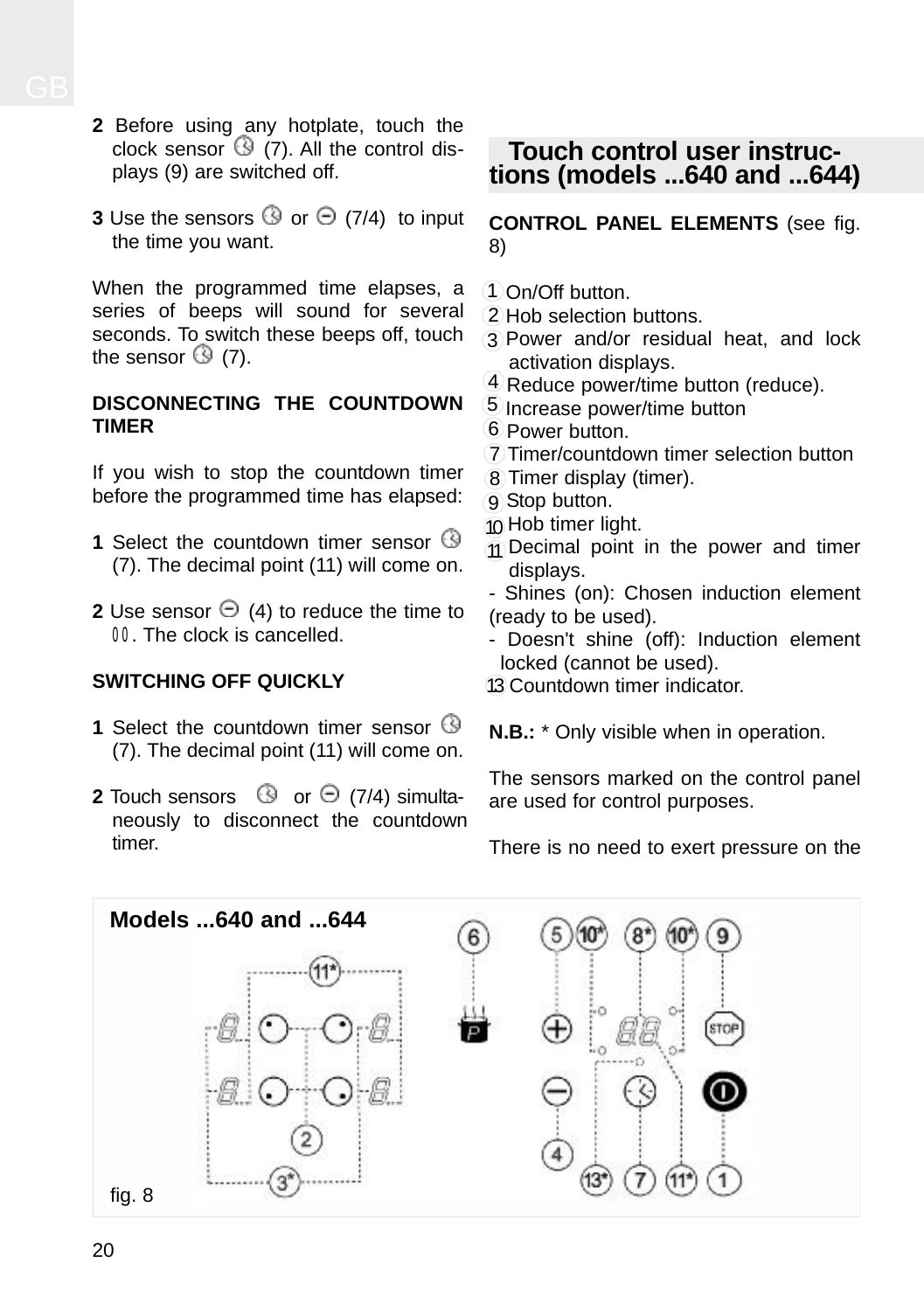glass - you enable the function you require simply by touching the sensor with your finger.

Each action is confirmed by a beep.

#### **SWITCHING THE APPLIANCE ON**

**1** Touch the On sensor **1** (1) for at least one second.

The touch control is enabled,  $\boldsymbol{0}$  appears on all the power displays (3) and the decimal point (11) flashes on and off to indicate that no cooking area is selected at that time. If the cooking area is hot, the corresponding display will show  $H$  instead of  $0$ .

If the safety lock function is enabled, the cooking area displays will show the letter L. If the cooking area is still emitting residual heat, the corresponding display will alternate between the letters  $\check{\mathbf{I}}$  and  $\check{\mathbf{H}}$ 

The following action must be carried out within 10 seconds or the touch control will automatically switch off.

When the touch control is enabled, it can be disconnected at any time by touching the sensor  $\bullet$  (1), even if the lock is on (safety lock function enabled). The sensor (1) always has priority for disconnecting touch control.

#### **SWITCHING THE HOTPLATES ON**

Once the touch control has been enabled using the  $\bullet$  sensor (1), the hotplates required can be switched on.

**1** Select the hotplate by touching the corresponding sensor (2).

A  $\bf{0}$  appears on the corresponding power display and the decimal point (11) lights up to show that the hotplate is selected.

#### **Before using a hotplate, first check that it is selected, i.e. that the corresponding decimal point (11) is showing.**

**2** Using sensors  $\oplus$  or  $\ominus$  (5/4), select the required power level (from 1 to 9).

The  $\Theta$  and  $\Theta$  sensors are repetitive, so if you keep your finger on them they go up or down continuously.

*After 10 seconds have passed since pressing the corresponding hob selection button (2), the decimal point goes out and the hob is locked.*

Only one hotplate can be enabled at a time, which means that only one decimal point (11) will be lit up.

**To turn a hotplate up to full power quickly:** Select the hotplate and touch the sensor  $\Theta$  (4) once. The hotplate will be set to its maximum power (level 9).

If all the cooking areas are positioned at  $0$ , all the display points will flash.

When a hotplate is switched off, an  $H$  will appear on the corresponding power display if the surface of the glass in the corresponding cooking area reaches a temperature at which there is a risk of burning. When the temperature drops, the display will go out (if the hob is disconnected), or a  $\theta$  is displayed if the hob is still on.

### **SWITCHING THE HOTPLATES OFF**

- **1** The hotplate must be selected beforehand. The corresponding decimal point (11) must be lit.
- **2** Use sensor  $\Theta$  (4) to reduce the power to 0. The hotplate will turn off automatically.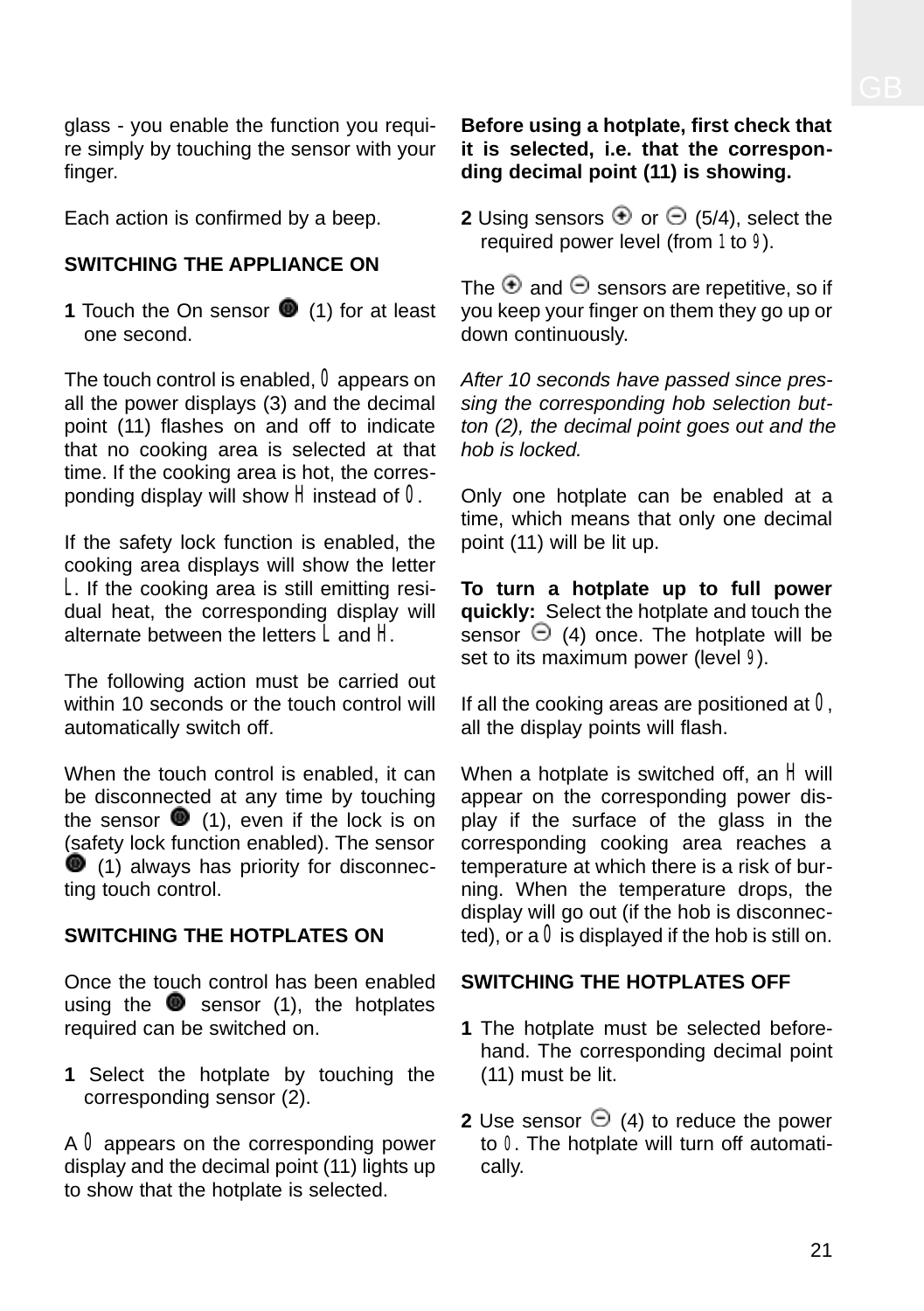**To turn it off quickly:** Whatever the power level, touch sensors  $\Theta$  and  $\Theta$ (2/4) simultaneously and the hob will be instantly switched off.

If all the hobs are at  $0$ , all the points on the display will flash.

When turning off a hob, an  $H$  will be displayed on the corresponding power display if the hob's glass is at a high temperature, which can cause burning, . When the temperature has reduced, the display turns off (if the stove is switched off). If the stove is still on then a  $0$  is displayed.

### **SWITCHING THE APPLIANCE OFF**

The appliance may be switched off at any time by touching the general on / off sensor  $\bullet$  (1). When in standby mode, an  $H$  is displayed on any hot areas. None of the other hotplate displays will light up.

**After use, disconnect the device using the control; do not rely on the cookware detector.**

## **Locking the hob sensors**

The safety function can be activated once the stove is switched on. To do this, touch sensor  $\bullet$  (1) to activate the touch control. Touch buttons  $\oplus$  and  $\ominus$  (2/4) simultaneously, followed by the power increase button  $\Theta$  (5). An **L** will appear on the power displays (3), indicating that the touch control is locked.

The electronic control will remain locked, even after switching it off using sensor  $\bullet$ (1), until it is unlocked by the user.

### **Unlock for Cooking**

If you wish to unlock the touch control for cooking, touch sensor  $\bullet$  (1) to activate it.

Immediately after, touch sensors  $\Theta$  and  $\Theta$  (5/4) simultaneously. The L will no longer be displayed and the touch control will operate normally. When the touch control is switched off using the On/Off sensors  $(1)$ , the safety function will be reactivated and the L will be displayed the next time the touch control is turned on.

### **Turning Off the Safety Function**

The safety function can be deactivated permanently, by touching sensors  $\Theta$  and  $\Theta$  (5/4) at the same time, followed by sen-

sor  $\Theta$  (4), after having switched on the touch control using the On/Off sensor  $(1)$ .

After this, when the touch control is turned on again by using the On/Off sensor (1), the hob will be ready to be used. If the touch control is locked in the event of a power cut, it will be deactivated.

## **STOP Function**

This function allows you to pause the cooking process. If the timer is activated, this will also be paused.

### **Activating the Stop Function**

- **1** The pans are on the hobs, which are set at a specific level
- **2** Touch the Stop sensor **(9)**. The power displays (3) will scroll through the letters S-T-O-P instead of showing the selected cooking level. Cooking will remain paused.

#### **Deactivating the Stop Function**

**1** Touch the Stop sensor **(9)** followed by any other button except the On/Off sensor  $\bullet$  (1). Cooking will be resumed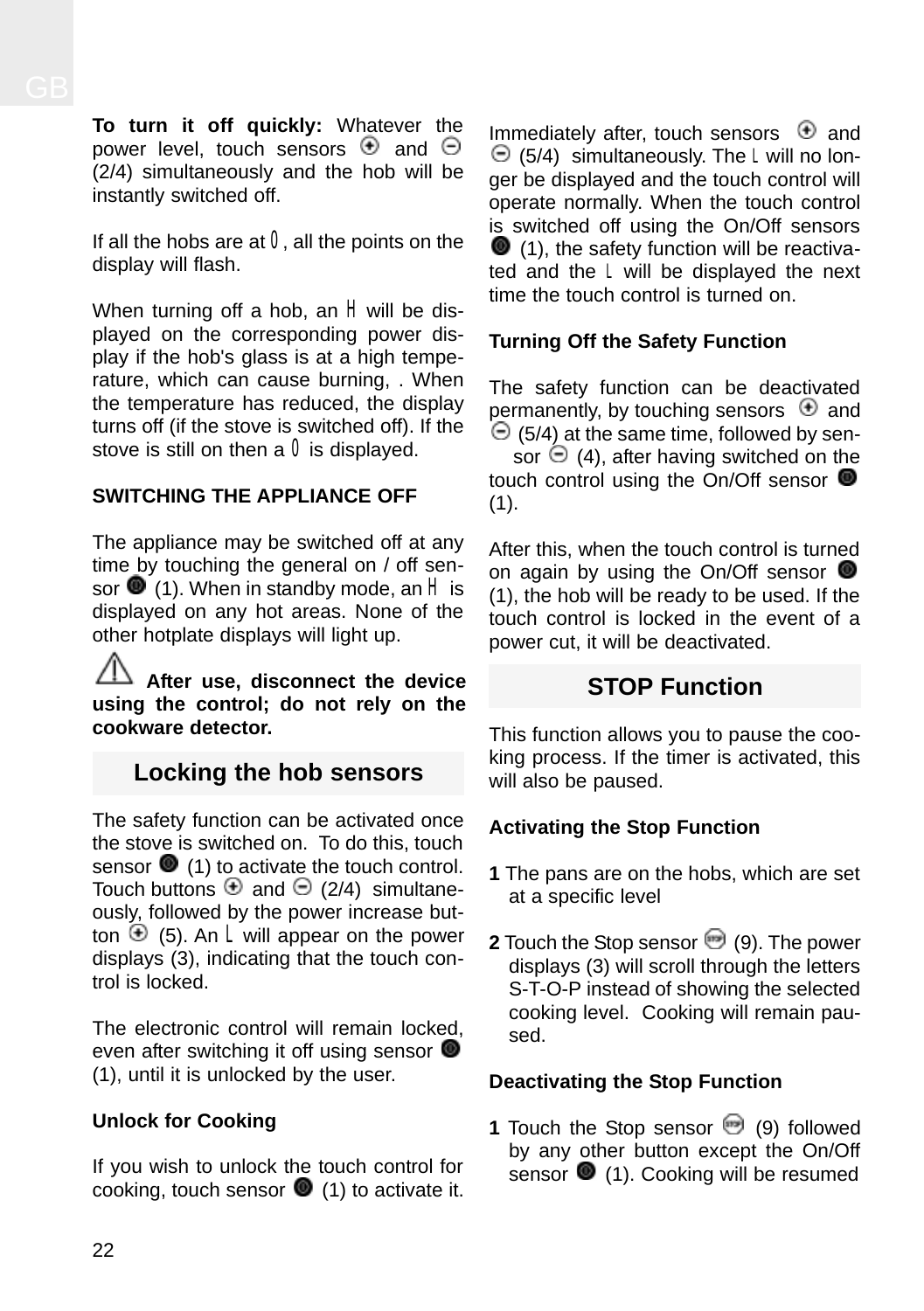with the same settings (power levels, cooking time) as before the pause.

The second button must be pressed within 10 seconds, otherwise the stove will switch off. If cooking is not resumed within 10 minutes of being paused, the stove will again switch off.

### **Function for keeping a pan hot (models …622)**

Using this function, it is possible to keep food hot in a pan placed on the cooking area.

- **1** There is a pan on one of the heating elements at a previously selected cooking temperature.
- **2** It is necessary to touch sensor  $\Theta$  (4), after which the symbol  $\cup$  will appear in the indicator. This is a level between the 0 and 1.

To disconnect this function, just touch sensor  $\Theta$  (4) and change to level 0. This function will only work for a maximum of 120 minutes, after which the hob will disconnect.

# **Timer function**

This function aids the cooking process, as it is not necessary to be watching: You can set a hob timer and it will turn off automatically once the selected time has elapsed.

There are 4 lights surrounding the timer display, showing which of the hobs has a timer set. For example, if you set a timer for the upper left hob, the light on the upper left of the timer display will turn on.

If there are no timers set on any of the hobs (no hob timer light (10) on), the timer can be used as a countdown timer (see section "Countdown Timer").

On these models you can set the countdown timer and the hob timer from 1 to 99 minutes. All of the hobs can be programmed independently and operate simultaneously.

### **Timing a hotplate**

- **1** The hotplate to be timed has to be selected. The corresponding decimal point (11) must be lit.
- **2** Select a power level of between 1 and 9 using the  $\oplus$  or  $\ominus$  sensors (5/4).
- **3** Touch the clock sensor  $\textcircled{9}$  (7). The decimal point (11) of the time display (8) will come on
- **4** Touch the clock sensor  $\Theta$  sensor (7) until the time display of the corresponding hotplate (10) flash on.
- **5** Now set a cooking time, between 1 and 99 minutes, using the sensors  $\Theta$  or  $\Theta$ (5/4). With the first one you will start with 1, and with the second with 30. Touching both at the same time the value will come back to 00.

The clock will begin to control the time automatically. The control display (10) corresponding to the timed area will remain lit up. If you want to set a time for another hotplate, you have to repeat the 4 and 5 steps.

When the chosen time elapses, the timed area will switch off and the clock will give a series of beeps for several seconds. The time display will show  $00$  and this will flash on and off, together with the pilot light of the hotplate that has disconnected.

If the hotplate that has been switched off is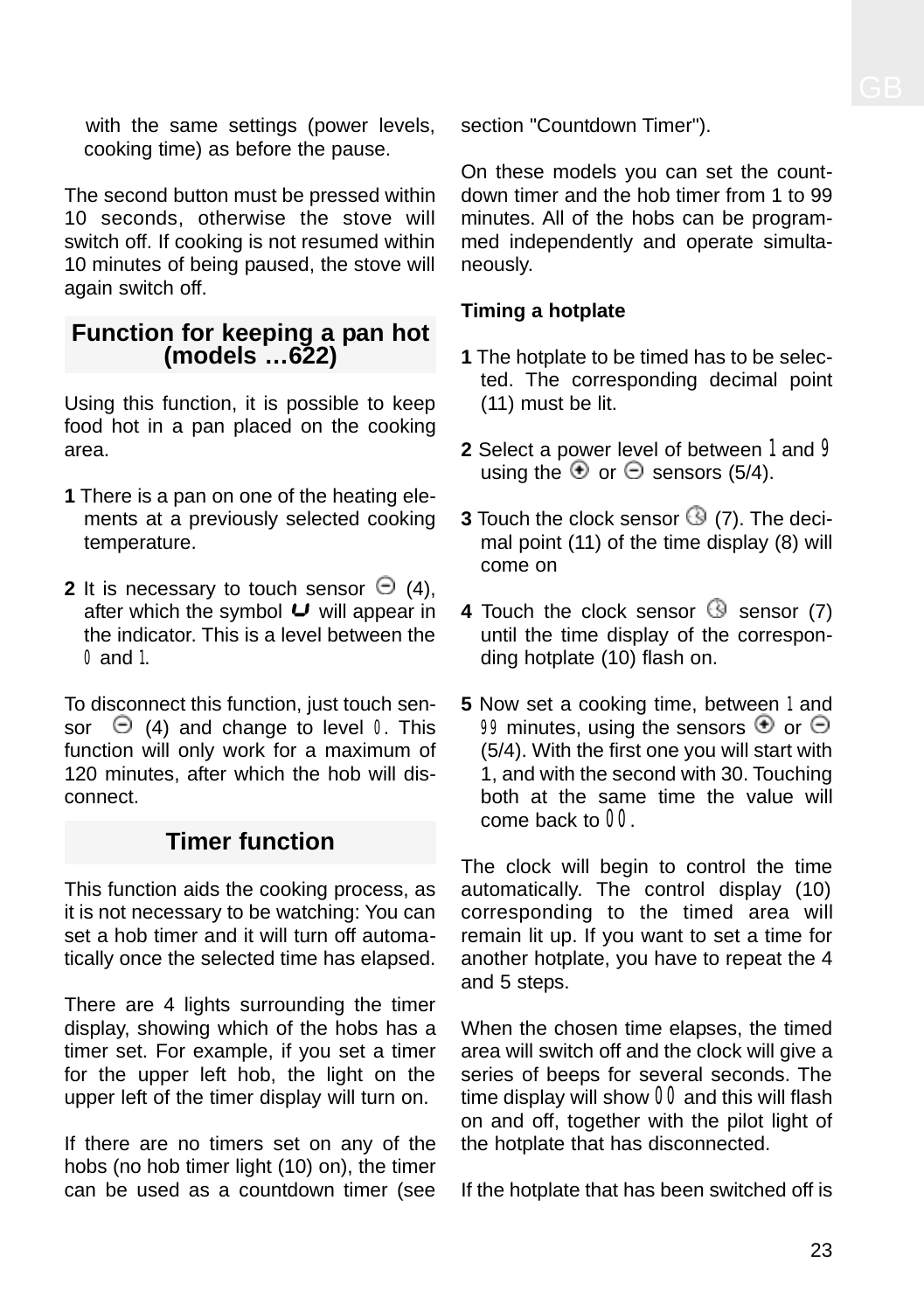hot, its display will show an  $H$ , otherwise it will show a  $0$ . Touch any sensor to switch off the beeping signal.

#### **Changing the programmed time**

The time that you have set can be changed. To do so, touch the clock sensor  $\circledS$ (7) until the display of the corresponding hotplate (10) flash on.

Then you will be able to read and change  $tan$ e time

#### **Disconnecting the clock**

If you wish to stop the clock before the programmed time has elapsed:

- **1** Touch the clock sensor  $\bigcirc$  (7) so many times as it's needed, until the display of the corresponding hotplate (10) flash on, or just select the hotplate and touch the clock sensor  $\mathbb{G}$  (7).
- **2** Make sure the decimal point is light (11) in the indicator (8).
- **3** Use sensor  $\Theta$  (4) to reduce the time down to 00. The clock is cancelled.

#### **Switching off quickly**

Repeat the steps1 and 2.

**3** Touching the  $\oplus$  and  $\ominus$  sensors (5 and 4) at the same time cancels the remaining time.

## **The clock as a countdown timer**

Whenever the clock is not being used in conjunction with a cooking area, it can be used as a countdown timer.

#### **SWITCHING THE COUNTDOWN TIMER ON**

When the appliance is switched off.

- **1** Touch the timer button  $\circled{9}$  (7) as many times as necessary, until the corresponding countdown timer light (13), located in the centre, below the timer displays (8), turns on.
- **2** Make sure the decimal point is light (11) in the indicator (8).
- **3** Use sensors  $\Theta$  and  $\Phi$  (4/5) to set the time.

After the set time has elapsed, a series of beeps will be emitted for several seconds. To turn off these beeps touch any of the buttons, except the On/Off button  $\blacksquare$  (1).

### **Adjusting the Programmed Time**

To adjust the programmed time, hold down the timer button  $\bigcirc$  (7) until the countdown timer light (13) flashes. You can then see the time and adjust it.

#### **DISCONNECTING THE COUNTDOWN TIMER**

If you wish to stop the countdown timer before the programmed time has elapsed:

- **1** Touch the timer button  $\mathbb{G}$  (7) as many times as necessary, until the corresponding countdown timer light (13) turns on, located centrally, below the timer displays (8).
- **2** Make sure the decimal point is light (11) in the indicator (8).
- **3** Use sensor  $\Theta$  (4) to reduce the time to 00. The clock is cancelled.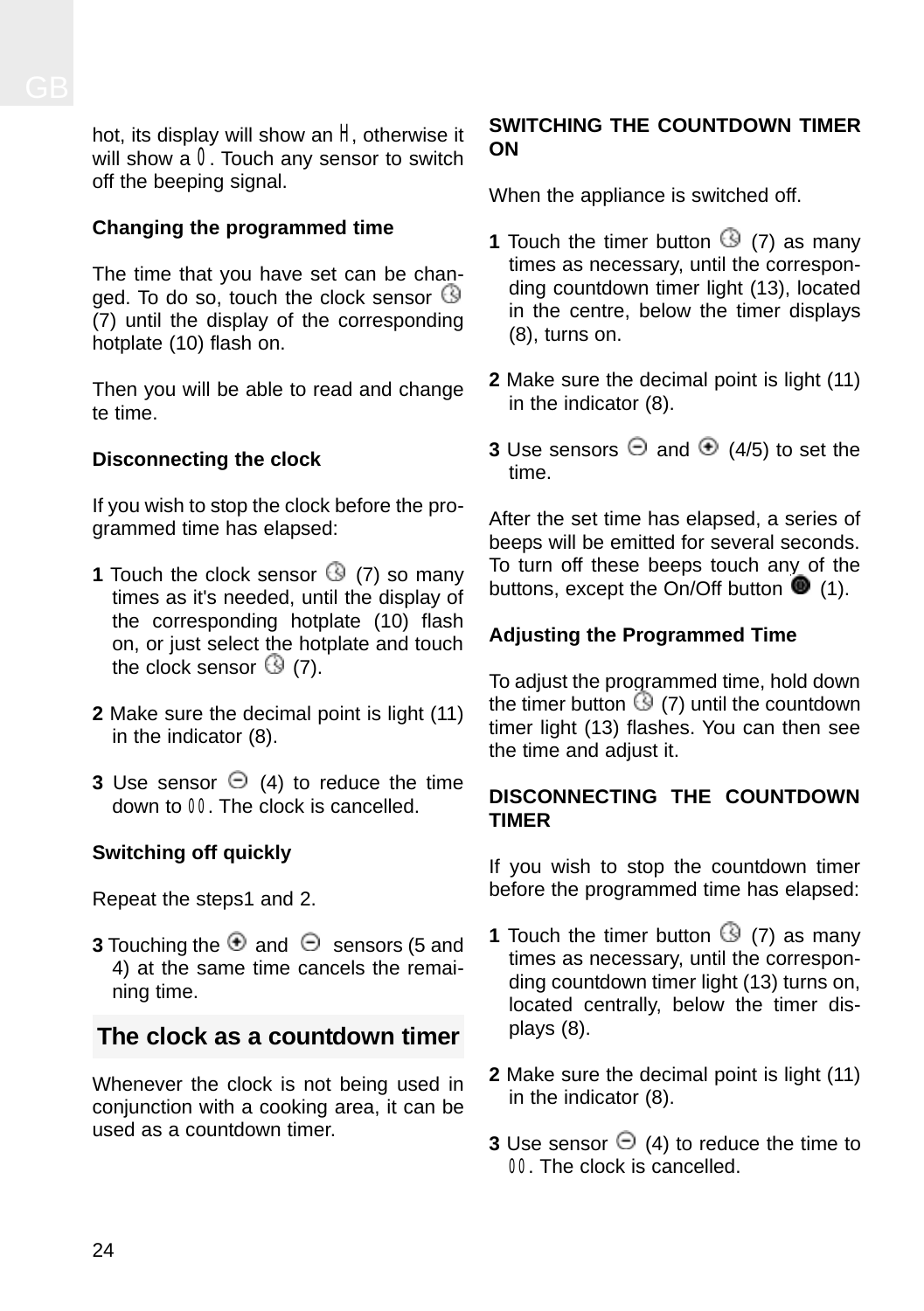### **SWITCHING OFF QUICKLY**

- **1** Touch the clock sensor  $\mathbb{G}$  (7) many times as necessary, until the corresponding countdown timer light (13) turns on, located centrally, below the timer displays (8).
- **2** Make sure the decimal point is light (11) in the indicator (8).
- **3** Touching the  $\oplus$  and  $\ominus$  sensors (5 and 4) at the same time the countdown timer will switch off...

### **Touch control user instructions for all the models**

### **Power supplied according to the power level selected**

Bear in mind that induction areas adjust the amount of power supplied according to the size and type (material) of pan placed on them. A smaller pan will receive less power than a larger one. Thus, depending on the pan being used, the power supplied may vary from the values shown in Table 1.

### **Detecting pans (Induction hotplates)**

The induction cooking areas have a builtin pan detector. This prevents the hotplate from being left on with no pan on the surface or when the pan is not suitable.

The power display will show the "no pan" symbol  $\frac{1}{2}$  if, when the area is switched on, it detects that there is no pan or that the pan is unsuitable.

If a pan is removed from the area while it is operating, the hotplate will automatically switch off and the "no pan" symbol will come on  $\frac{1}{2}$ . When the pan is placed back on the cooking area, it will switch back on at the power level previously selected.

Pan detection time is 10 minutes. If this time elapses without a pan or a suitable pan being put in position, the cooking area will switch itself off. The power level will go from showing the "no pan" symbol  $\frac{1}{2}$  to showing 0.

**After use, switch the cooking area off using the touch controls. If not properly switched off, an undesired use may be given to the cooking area if a pan were to be placed inadvertently on the same area within the following ten minutes. Avoid possible accidents!**

### **Heat-up (Starting cooking automatically)**

This feature enables you to set the start time for cooking. The touch control preprograms the selected hotplate to maximum power and then, after a certain time, reduces it to the power level that you have selected. (See table 2).

#### **SWITCHING HEAT-UP ON**

- **1** Enable the required hotplate using the corresponding sensor (2).
- **2** Use the  $\Theta$  sensor to select power 9 and then touch the  $\bigoplus$  sensor. An A will be shown on the display for as long as the  $\Theta$  sensor is held down. When you stop pressing, the power display will alternate between A and 9.

For the 15 seconds after enabling remote cooking, use the  $\Theta$  sensor to drop to the continuous cooking power level that you want (for example, 6). The display light will flash on and off, alternating between  $6$  and  $A$ .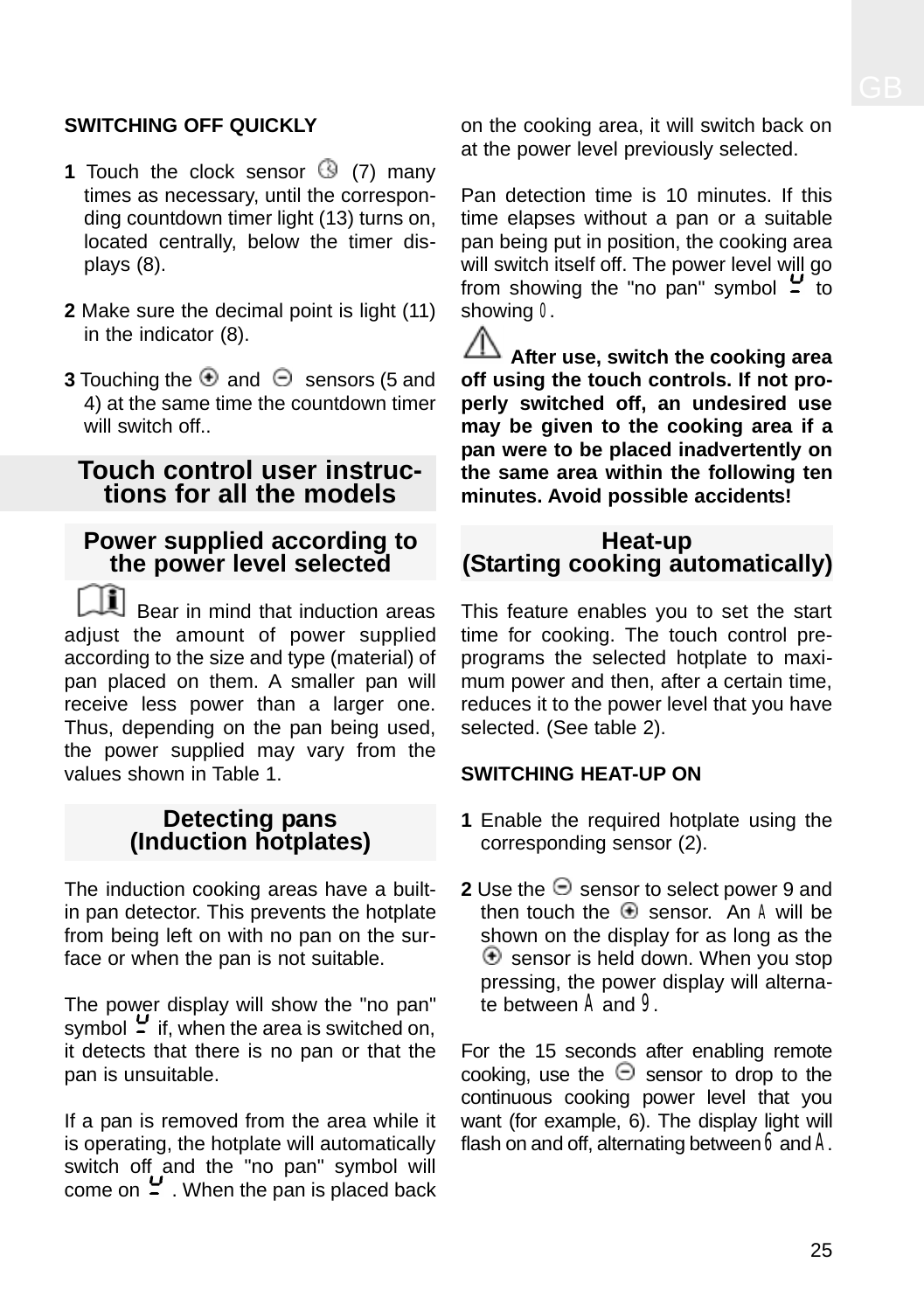### **Example:**

You want to cook at power level  $6$  on an induction cooking area and begin with rapid heating.

Select power 9, touch the  $\bigoplus$  sensor again and A will come on, and then come down to power level 6 using the  $\Theta$  sensor. The system keeps the hotplate at power 9 (maximum) for 460 or 120 seconds (depending on the model), flashing alternately between  $6$  and  $A$ , after which time the cooking level continues at  $6$  automatically.

#### **MODIFYING THE POWER LEVEL DURING HEAT-UP**

- **1** The selected hotplate must have already been enabled. The corresponding decimal point must be lit (11).
- **2** Use the  $\oplus$  sensor (2, or 5 in models ...640 and ...644) to change the power level.

When increasing the power using the sensor  $\oplus$  (2, or 5 in models ...640 and ...644) the time that has already elapsed is taken into account.

### **Example:**

You are cooking and you have chosen level 1 power (48 seconds burst of cooking) and after 30 seconds change it to 4 (312 seconds). The remaining time of the bust of cooking will be 282 seconds (312 minus 30).

**Heat-up time will be discontinued on induction hotplates if the pan is removed. If a pan is put back within the pan detection time (10 minutes) the heat-up time that remained will recommence.**

With induction hotplates, heat-up cannot be enabled if the Power function is enabled.

### **SWITCHING HEAT-UP FUNCTION OFF**

When at least 10 seconds have elapsed since heat-up function was enabled:

- **1** Select the hotplate. The decimal point (11) is lit.
- **2** Touch the  $\Theta$  sensor (4).

The heat-up function is automatically disabled and the hotplate remains at the constant cooking level.

#### **The** *Power* **function (Concentrated power) except ...604 model**

Up to 3.200 watts can be concentrated in the induction cooking areas using the *Power* function (see values marked \* in the presentation section).

- **1** Select the desired cooking area, the decimal point (11) will come on.
- **2** Next touch the *Power* sensor **d** or **O** (6). The power level display will show the symbol P.

The maximum duration of the *Power* function is 10 minutes. When this time elapses, the power level will automatically adjust to power level 9.

Each side of the hob has an induction generator that works with a maximum power or 3,600/3,700 watts. Therefore, the Power function cannot be activated at the same time in two heating elements that are on the same side. In other words, if this function is working on a heating element on the left, the Power function can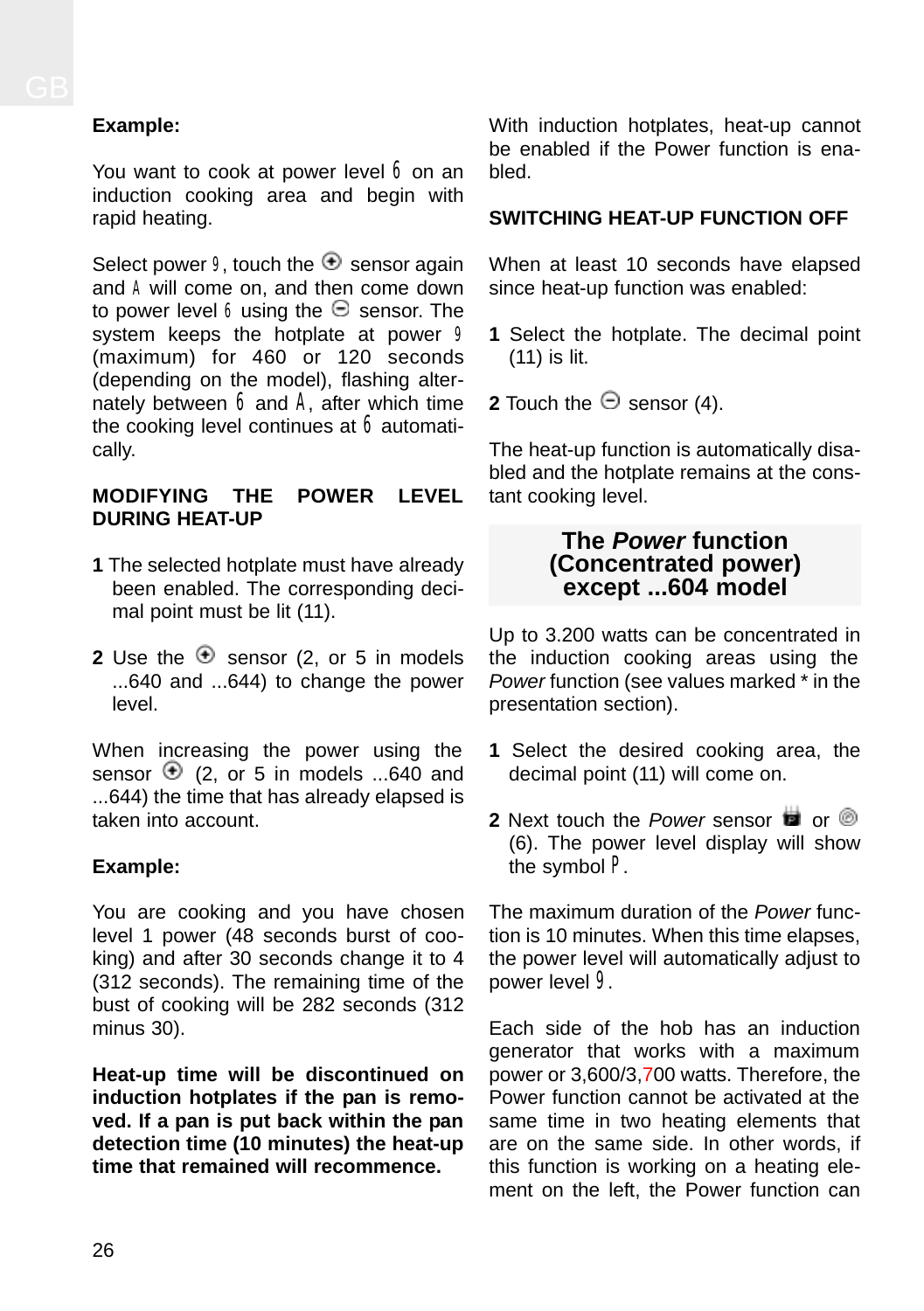only be activated in another heating element on the right.

Once this function has been activated in a heating element, the heating element on the same side will only be able to work with the power that is left over, up to a total of 3,600/3,700 watts. If the power level is too high, the touch control will automatically reduce it; this will be shown by the flashing of the indicator of the corresponding power (3).

The Power function can be switched off in the following ways:

- \* By pressing the *Power* sensor **det** or  $\circledcirc$ (6) again after selecting the cooking area.
- \* By touching the  $\Theta$  (4) key while the cooking area is selected.

The function may also disconnect automatically if the temperature in the cooking area gets too hot. In all of these cases, the hotplate is kept running at power level 9. If the pan is taken off the cooking area while *Power* concentration is in operation, the function's remaining time will be stopped. If a pan is put back onto the cooking area before the pan detection time (10 minutes) has elapsed, the remaining time will start to count down again.

The *Power* function can also be enabled without a pan on the cooking area, but the hotplate will not come on until the pan is put on the cooking area.

The *Power* function takes priority over heatup, so if the "Power" function is being used, heat-up will be cancelled in the induction cooking areas on the corresponding side.

### **Disconnection for safety purposes**

#### **MAXIMUM OPERATING TIME**

If, due to absent-mindedness, one or more hotplates are left on, these will be switched off automatically after a set amount of time from the last action. (See table 3).

After this "safety disconnection", the corresponding hotplate's power display will show the  $\tilde{H}$  if there is a risk of burning. Otherwise it will show the 0.

#### **SAFETY AGAINST COVERING SENSORS**

The touch control has a feature that automatically disconnects the appliance when it detects that something (a pan, cloth or spilled liquid) is covering the panel's sensors. This prevents the item from enabling or disabling a hotplate without you being aware of it.

When the touch control disconnects the appliance for safety reasons, it will beep until you remove the item that is covering the control panel.

If the touch controls are on standby, items placed over the hotplates will not be detected; however, in order to enable the control, any item covering it must be removed.

## **Overheating safety feature**

The induction areas are protected against overheating that may cause damage to the electronic system.

The induction generator has three mechanisms which become active if the temperature rises too high in order to protect the electronic components.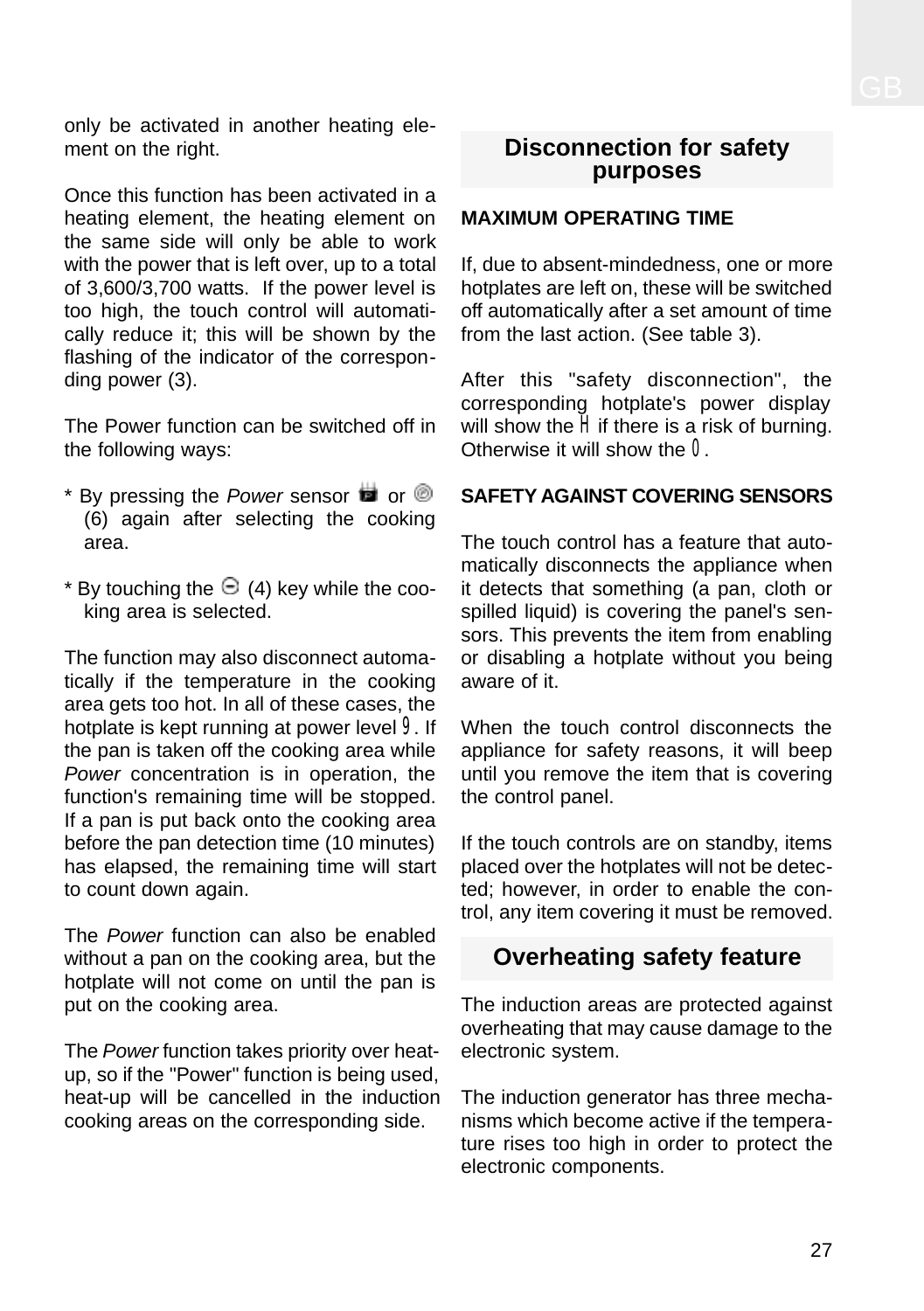# **Table 1**

| <b>Power</b>   | Percentage of energy supplied compared to nominal power |            |                    |
|----------------|---------------------------------------------------------|------------|--------------------|
| selected       | Models 635 / 645 / 735 AB / 640 / 644                   | Models 622 | Models  620 /  604 |
| 0              | 0                                                       | $\Omega$   | 0                  |
|                | 3                                                       | 3          | 3                  |
| $\overline{2}$ | 6,5                                                     | 6,5        | 6,5                |
| 3              | 11                                                      | 11         | 11                 |
| 4              | 15,6                                                    | 15,6       | 15,6               |
| 5              | 22                                                      | 22         | 22                 |
| 6              | 35,5                                                    | 35,5       | 35,5               |
|                | 48                                                      | 52         | 48                 |
| 8              | 64,5                                                    | 64,5       | 64,5               |
| 9              | 100                                                     | 100        | 100                |
| [P]*           | 130-140                                                 | 130-140    | No disponible      |

\* Function *Power*, only visible when in operation

# **Table 2**

| <b>Power</b> | <b>HEAT-UP COOKING FEATURE</b><br>(Time in seconds) |                            |  |
|--------------|-----------------------------------------------------|----------------------------|--|
| selected     | <b>RADIANT HOTPLATES</b><br>(modelos 622)           | <b>INDUCTIÓN HOTPLATES</b> |  |
| 1            | 60                                                  | 48                         |  |
| 2            | 180                                                 | 144                        |  |
| 3            | 288                                                 | 230                        |  |
| 4            | 390                                                 | 312                        |  |
| 5            | 510                                                 | 408                        |  |
| 6            | 150                                                 | 120                        |  |
| 7            | 210                                                 | 168                        |  |
| 8            | 270                                                 | 216                        |  |
| 9            | 10                                                  |                            |  |

# **Table 3**

| <b>Power</b><br>selected | <b>MAXIMUM OPERATION TIME</b><br>(in hours) |                                   |  |
|--------------------------|---------------------------------------------|-----------------------------------|--|
|                          | Models 620 and 604                          | Rest of the models                |  |
|                          | 6                                           | 6                                 |  |
| $\overline{2}$           | 6                                           | 6                                 |  |
| 3                        | 5                                           | 5                                 |  |
| 4                        | 5                                           | 5                                 |  |
| 5                        | 4                                           | 4                                 |  |
| 6                        | 1,5                                         | 1,5                               |  |
| 7                        | 1,5                                         | 1,5                               |  |
| 8                        | 1,5                                         | 1,5                               |  |
| 9                        | 1,5                                         | 1,5                               |  |
| lЬ.                      |                                             | 1,5 (10 min. [P] and 80 min. [9]) |  |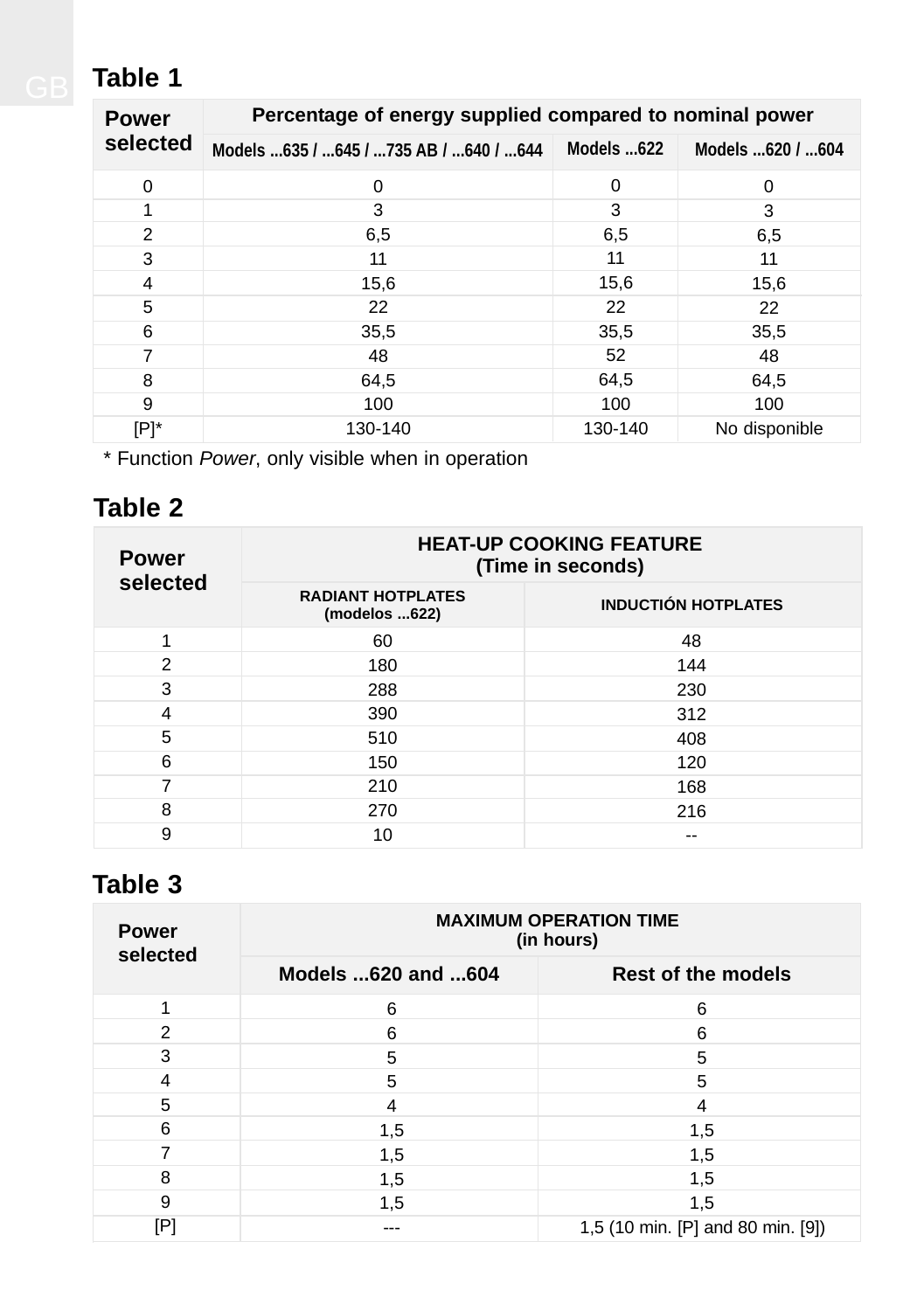- The inner fan activates to cool the electronic area.
- The power level assigned to the cooking area is adjusted.
- The relevant cooking area is switched off.

The internal fan is automatically enabled and disabled, depending on the temperature of the electronic system. Therefore, the fan may continue to work for a few minutes to cool the electronics if you switch the cooker off when the fan is switched on.

If an induction cooking area were to switch off due to overheating, when restarted, the power level selected would be re-enabled.

### **Power surges**

**Touch controls can withstand a certain degree of power surges in the electricity supply. Abnormally high power surges can cause the control system to malfunction (as with any type of electrical appliance).**

### **Suggestions and recommendations**

To ensure maximum performance from your hob, follow these guidelines:

- \* Use pans with a flat base, as the greater the surface contact between the pan and the glass, the greater will be the heat transmission. We recommend the use of heavy pans so that the base is more difficult to dent. Figure 9 shows how pans that are dented or concave have a smaller contact surface.
- \* With radiant hotplates, it is recommended that you do not use pans with a diameter which is less than the diameter of the heating area that is shown, or the



energy issued by the part outside the pan will be wasted.

- Make sure that the pans are well centred on the outlines shown on the heating area.
- \* Dry the pans' bases before putting them on the glass ceramic hob.
- Do not leave any plastic object or utensil, or any aluminium foil, lying on the glass ceramic hob.
- Do not drag pans with corners or edges that could damage the glass.
- \* Do not use the radiant hotplates without a pan on the area that is switched on.
- Do not cook with plastic pans.
- \* Pans should be made of a material which is heat-resistent so that they do not melt on the glass.
- \* The glass will tolerate bangs from big pans that do not have sharp edges. Be careful with impacts from small, sharp instruments.
- Avoid spilling sugar, or products containing sugar, on the glass, since these may react with the hot glass and damage the surface.

**When you cannot turn off a hotplate because a cream, a soup or something similar has boiled over, soak a cloth in water and wipe it over the touch control, cleaning off the food, and keep the cloth on the On/Off sensor so that the touch control disconnects.**

**The induction generator complies with the applicable european standards. Nevertheless, we recommend**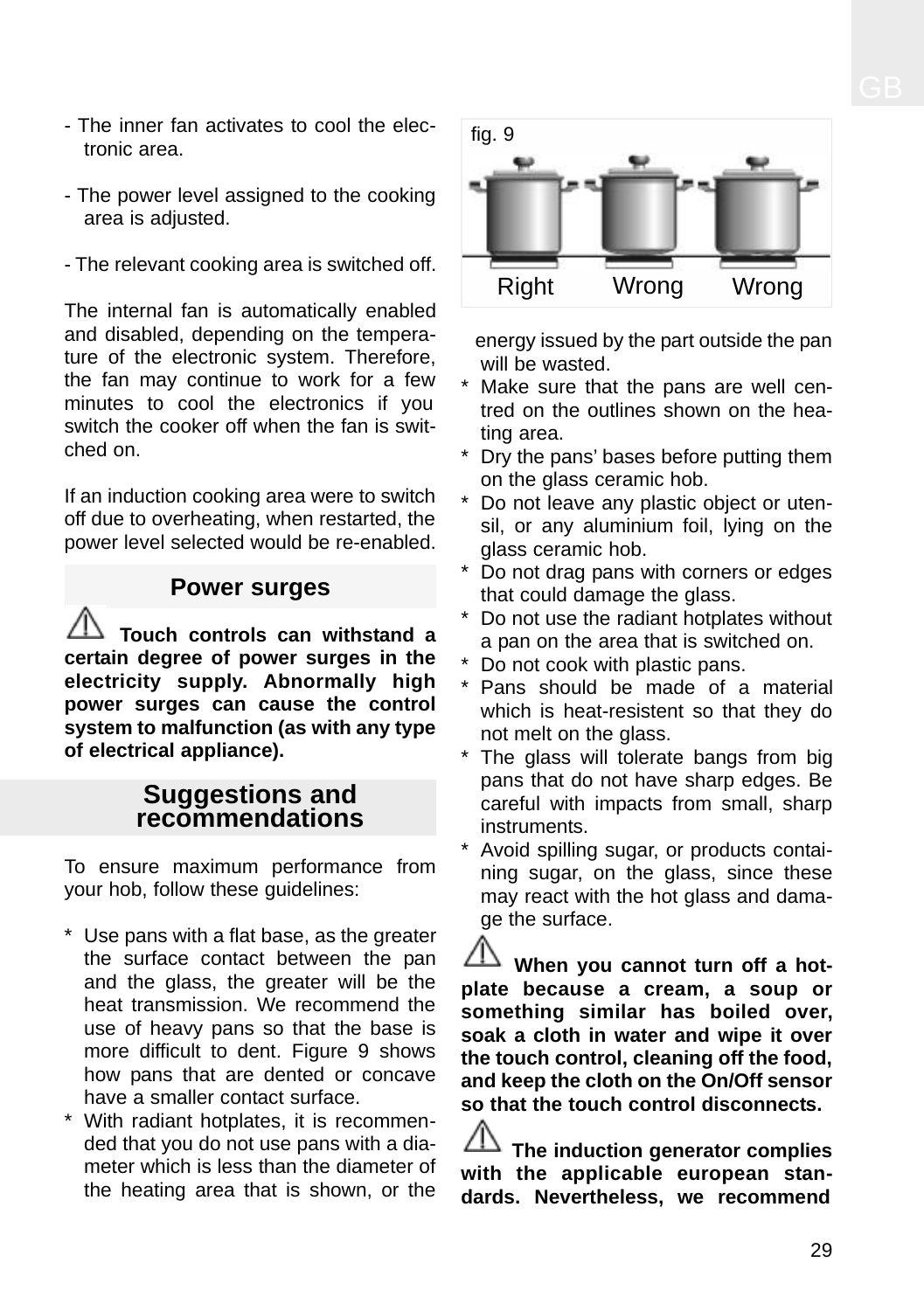**that those people using cardiac devices such as pacemakers should consult their doctor or, if in doubt, they should not use the induction areas.**

## **Cleaning and care**

To maintain the glass ceramic hob in good condition, it should be cleaned with suitable products. The glass ceramic hob should be cleaned after each use, when it is lukewarm or cool. This will make cleaning easier as it will avoid any build-up of dirt from repeated use.

Never use aggressive cleaning products or products that can scratch the surfaces (see the table that shows various common products that may be used). Steam-based appliances should not be used to clean the hob.

### **LOOKING AFTER THE GLASS**

The degree of soiling should be taken into account when cleaning, and the items and products used should vary according to this.

#### **Light soiling**

*Light, non-sticky, soiling* can be cleaned with a damp cloth and a soft detergent or warm, soapy water.

#### **Heavy soiling**

*Serious dirt and grease* should be cleaned using an agent specially made for glass ceramic (for example, Vitroclen). Please follow the manufacturer's instructions.

*Sticky stains that have been burned in* can be removed by using a scraper with a razor blade.

*Rainbow colouring:* Caused by pans that have dry bits of grease on their base or when grease gets between the glass and the pan while cooking. Can be removed from the surface of the glass using a nickel scourer with water or with a special glass ceramic cleaner (for example, Vitroclen).

*Plastic objects, sugar, or food with a high sugar content* that are melted onto the hob should be removed immediately while hot, using a scraper.

## **RECOMMENDED CLEANING PRODUCTS**

| <b>Product</b>                                         | Should it be used to clean |               |  |
|--------------------------------------------------------|----------------------------|---------------|--|
|                                                        | the glass?                 | the surround? |  |
| Soft and liquid detergents                             | <b>YES</b>                 | <b>YES</b>    |  |
| Aggressive or powder detergents                        | <b>NO</b>                  | <b>NO</b>     |  |
| Special glass ceramic cleaning agents (e.g. Vitroclen) | <b>YES</b>                 | <b>YES</b>    |  |
| Grease-removing sprays (ovens, etc.)                   | <b>NO</b>                  | <b>NO</b>     |  |
| Soft cloths                                            | <b>YES</b>                 | YES.          |  |
| Kitchen towels                                         | <b>YES</b>                 | <b>YES</b>    |  |
| Kitchen cloths                                         | <b>YES</b>                 | <b>YES</b>    |  |
| Nickel scourers (never use dry)                        | <b>YES</b>                 | <b>NO</b>     |  |
| Steel scourers                                         | <b>NO</b>                  | <b>NO</b>     |  |
| Hard synthetic scourers (green)                        | <b>NO</b>                  | <b>NO</b>     |  |
| Soft synthetic scourers (blue)                         | YES                        | <b>YES</b>    |  |
| Glass scrapers                                         | <b>YES</b>                 | <b>NO</b>     |  |
| Liquid polish for domestic appliances and/or glass     | <b>YES</b>                 | YES           |  |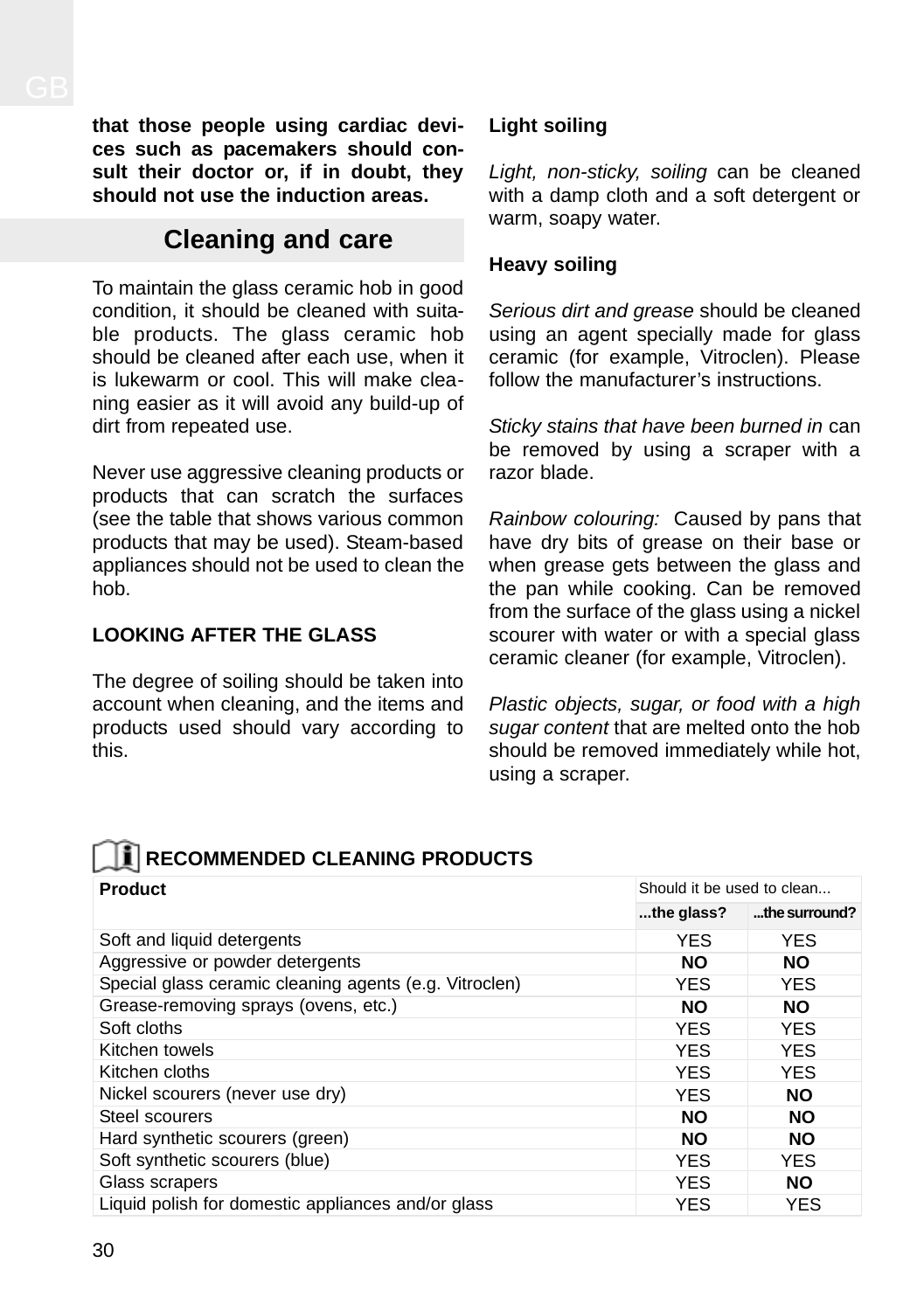#### **When the glass's colour changes.**

This does not affect its effectiveness or stability, and is generally caused by inadequate cleaning or by poor-quality pans.

*Metallic sheens* are caused by metal pans sliding over the glass. They can be removed by thorough cleaning with a special, glass ceramic cleaning agent (for example, Vitroclen), although it may be that the cleaning needs to be repeated more than once.

*Worn trim* is the result of using abrasive cleaning products or pans with uneven bases which wear down the serigraphy.

#### **Please note:**

**Take great care when using the glass scraper. The blade can cause injury!**

**If you do not use the scraper properly, the blade could break and pieces may get stuck between the decorative side-piece and the glass. If this happens, do not try to remove the pieces with your hand - use pliers or a sharppointed knife. (See fig. 10)**



**Only use the blade on the glass ceramic surface - avoid the body of the scraper coming into contact with the glass, since this could scratch the glass ceramic.**

**Use blades that are in perfect con-**

**ditions, and change the blade as soon as it shows any sign of wear.**

**When you finish using the scraper, fold it away and cover it well up. (See fig. 11)**



**Pans may stick to the glass if something has melted between them. Do not attempt to unstick the pan when it is cold - you could break the glass ceramic.**

**Do not stand on the glass or lean on it, for it might break and cause injury. Do not put any objects down on the glass.**

**TEKA INDUSTRIAL S.A.** reserves the right to alter its manuals in any way it deems necessary or useful while not altering their basic characteristics.

**The symbol**  $\mathbb{X}$  **on the product or on its packaging indicates that this product may not be treated as household waste. Instead it shall be handed over to the applicable collection point for the recycling of electrical and electronic equipment. By ensuring this product is disposed of correctly, you will help prevent potential negative consequences for the environment and human health, which could otherwise be caused by inappropriate waste handling of this product, please contact your local city office, your household waste disposal service or the shop where you purchased the product.**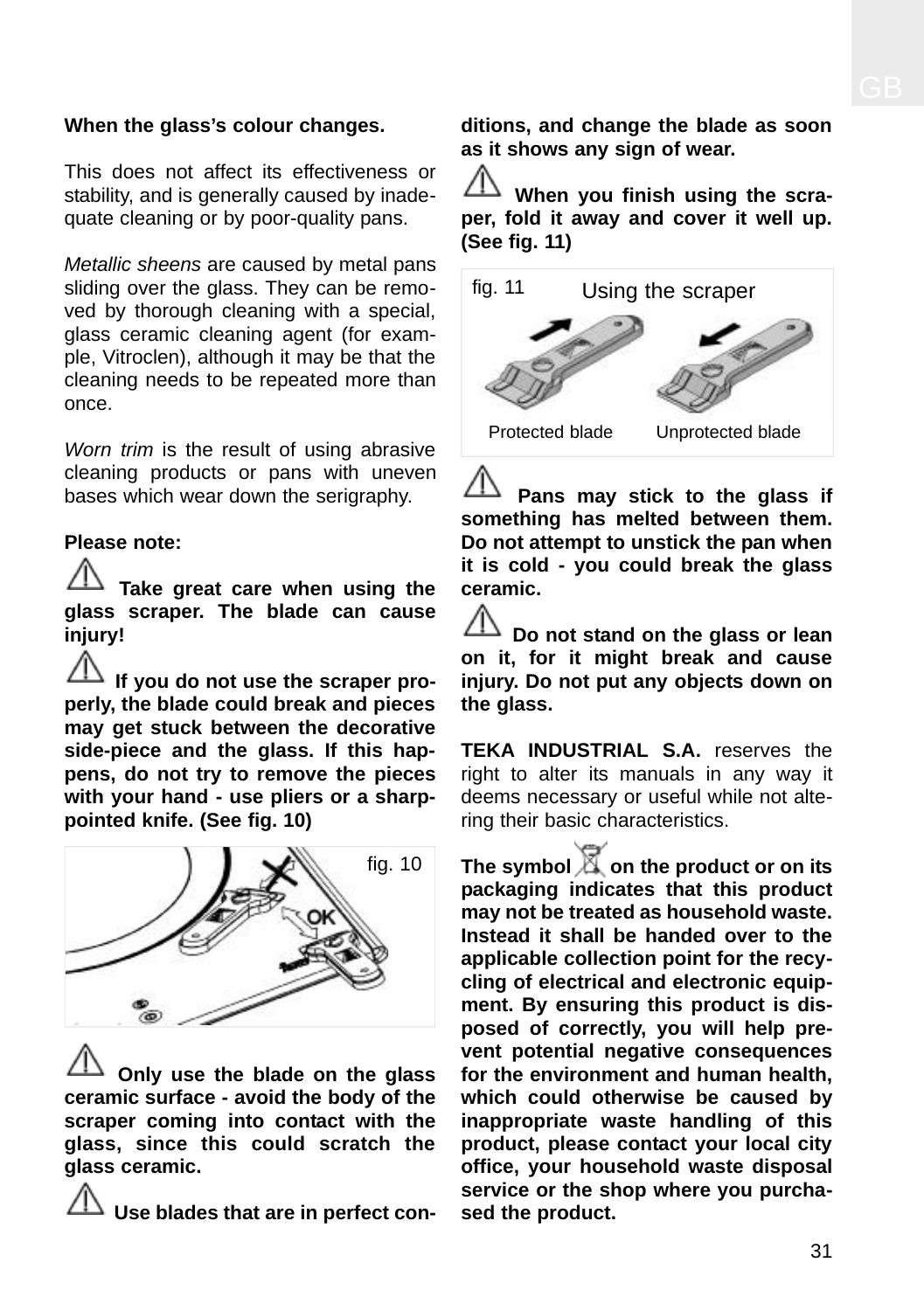# **If** something doesn't work

Before calling the Technical Service, please make the following checks:

| Fault                                                                                                               | Possible cause                                                                                                                                                                                                                                | <b>Possible solution</b>                                                                                                                                                                                                                                                |  |
|---------------------------------------------------------------------------------------------------------------------|-----------------------------------------------------------------------------------------------------------------------------------------------------------------------------------------------------------------------------------------------|-------------------------------------------------------------------------------------------------------------------------------------------------------------------------------------------------------------------------------------------------------------------------|--|
| FOR ALL THE MODELS:                                                                                                 |                                                                                                                                                                                                                                               |                                                                                                                                                                                                                                                                         |  |
| The induction zones are not heating up                                                                              |                                                                                                                                                                                                                                               |                                                                                                                                                                                                                                                                         |  |
|                                                                                                                     | The pan is unsuitable (it<br>does not have a ferromag-<br>netic base or it is too<br>small).                                                                                                                                                  | Check that the pan base<br>reacts to a magnet, or use a<br>larger pan.                                                                                                                                                                                                  |  |
| When you start using the induction zones, you hear<br>a buzzing sound                                               |                                                                                                                                                                                                                                               |                                                                                                                                                                                                                                                                         |  |
|                                                                                                                     | The pan is light or made<br>up of more than one part.<br>The buzzing comes from<br>energy being transmitted<br>directly to the base of the<br>pan.                                                                                            | This buzzing is not a fault. If,<br>however, you wish to avoid it,<br>lower the power level slightly<br>or use a pan that has a hea-<br>vier base, and/or that is made<br>of a single part                                                                              |  |
| The touch control does not come on or, if it<br>comes on, it does not work                                          |                                                                                                                                                                                                                                               |                                                                                                                                                                                                                                                                         |  |
|                                                                                                                     | No hotplate has been<br>selected.                                                                                                                                                                                                             | Make sure that a hotplate<br>has been selected before<br>trying to use it.                                                                                                                                                                                              |  |
|                                                                                                                     | The sensors and/or your<br>fingers are damp.                                                                                                                                                                                                  | Keep the touch control's<br>surface and your fingers dry.                                                                                                                                                                                                               |  |
|                                                                                                                     | The lock is enabled                                                                                                                                                                                                                           | Disable the lock.                                                                                                                                                                                                                                                       |  |
| The sound of a fan can be heard while cooking, and it continues when<br>the cooker has been turned off.             |                                                                                                                                                                                                                                               |                                                                                                                                                                                                                                                                         |  |
|                                                                                                                     | There is a fan in the<br>induction zones to cool<br>the electronics.                                                                                                                                                                          | The fan only comes on when<br>the electronics heat up -<br>when the temperature goes<br>down it goes off automati-<br>cally, whether or not the hob<br>is on.                                                                                                           |  |
| When frying or making a stew, the energy in the induction zones seems<br>to decrease ("the hotplate gets less hot") |                                                                                                                                                                                                                                               |                                                                                                                                                                                                                                                                         |  |
|                                                                                                                     | If the temperature of the<br>glass or of the electrics<br>gets too high while coo-<br>king, a self-protection sys-<br>tem is triggered that<br>adjusts the power of the<br>hotplates so that the tem-<br>perature does not get any<br>higher. | Overheating problems while<br>cooking only occur under<br>conditions of extreme use<br>(cooking for a long time at full<br>power) or when the hob has<br>been wrongly installed.<br>Check that the hob has been<br>installed as described in the<br>instruction manual. |  |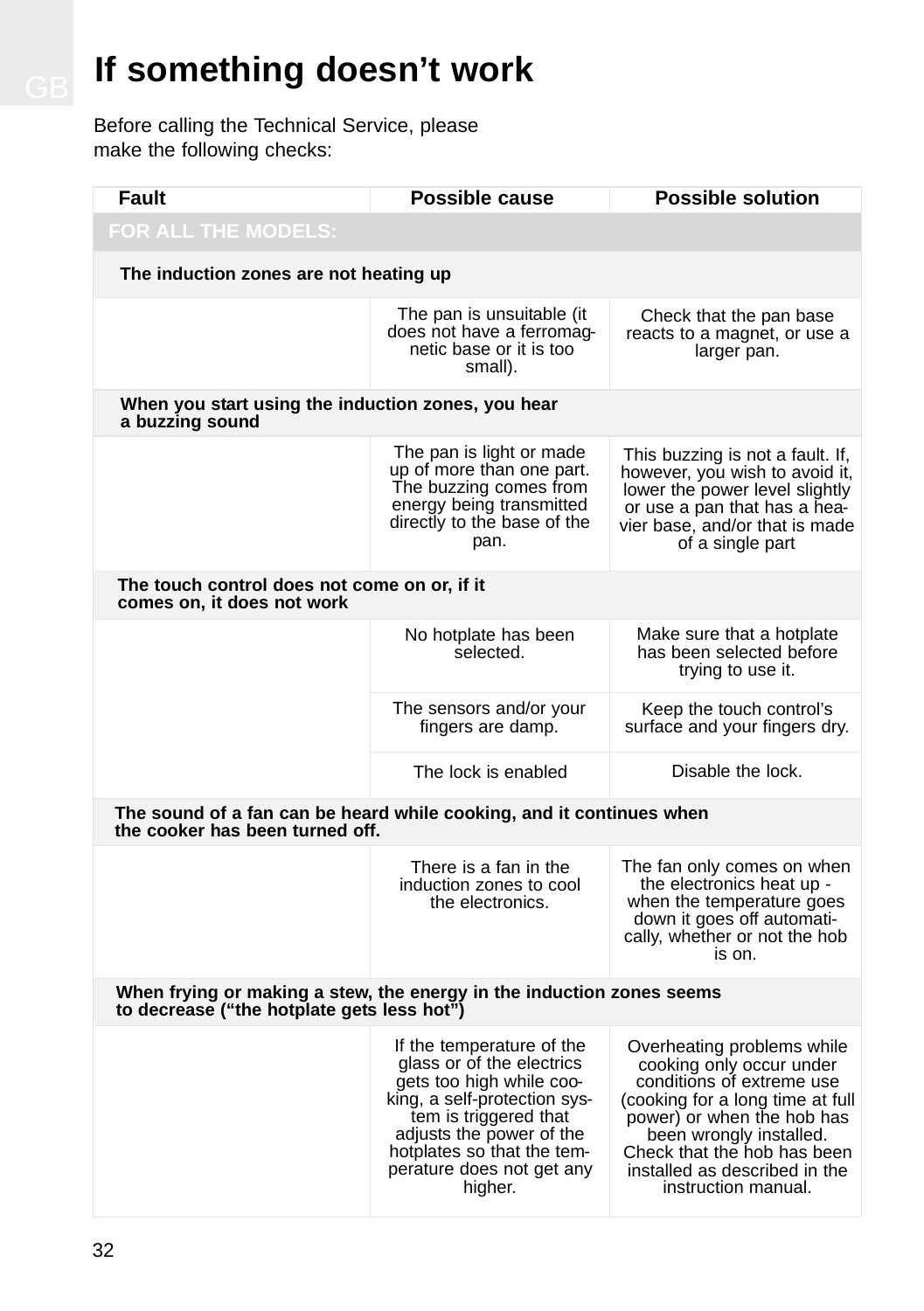| Fault                                                                                                                                                                               | Possible cause                                                                                                                                                                                                                                                         | <b>Possible solution</b>                                                                                                                                                          |  |  |
|-------------------------------------------------------------------------------------------------------------------------------------------------------------------------------------|------------------------------------------------------------------------------------------------------------------------------------------------------------------------------------------------------------------------------------------------------------------------|-----------------------------------------------------------------------------------------------------------------------------------------------------------------------------------|--|--|
| Sounds similar to "whistles" are heard when two or more induction<br>areas are activated at high power levels.                                                                      |                                                                                                                                                                                                                                                                        |                                                                                                                                                                                   |  |  |
|                                                                                                                                                                                     | An energy coupling occurs<br>in the different induction<br>areas.                                                                                                                                                                                                      | It is not a defect; try changing<br>the power levels chosen.                                                                                                                      |  |  |
| A hotplate switches off and error message E2 is displayed                                                                                                                           |                                                                                                                                                                                                                                                                        |                                                                                                                                                                                   |  |  |
|                                                                                                                                                                                     | The glass has overheated.                                                                                                                                                                                                                                              | Remove the pan and let the<br>glass cool down.                                                                                                                                    |  |  |
| An L will appear in the indicators and the control will not<br>work (except models 604)                                                                                             |                                                                                                                                                                                                                                                                        |                                                                                                                                                                                   |  |  |
|                                                                                                                                                                                     | The control is blocked.                                                                                                                                                                                                                                                | Follow the instructions<br>manual to unblock the<br>control.                                                                                                                      |  |  |
| MODELS  635,  645 AND  735 AB:                                                                                                                                                      |                                                                                                                                                                                                                                                                        |                                                                                                                                                                                   |  |  |
| Message U400 and the beeping signal                                                                                                                                                 |                                                                                                                                                                                                                                                                        |                                                                                                                                                                                   |  |  |
|                                                                                                                                                                                     | Surges in the electricity<br>supply                                                                                                                                                                                                                                    | Contact the Technical<br>Service                                                                                                                                                  |  |  |
| Message ER 21 on the control and subsequent disconnection                                                                                                                           |                                                                                                                                                                                                                                                                        |                                                                                                                                                                                   |  |  |
|                                                                                                                                                                                     | If, whilst cooking, the tempe-<br>rature of the control electro-<br>nics gets too high, it will dis-<br>connect to avoid damage.<br>Overheating problems only<br>occur while cooking under<br>extreme conditions of use<br>(cooking for a long time at<br>full power). | Leave the hob to cool<br>down for a few minutes. If<br>the problem persists, check<br>that installation was perfor-<br>med in compliance with the<br>instructions in this manual. |  |  |
| Message ER 03 on the control and the beeping signal. Control disconnection                                                                                                          |                                                                                                                                                                                                                                                                        |                                                                                                                                                                                   |  |  |
|                                                                                                                                                                                     | There is an object or liquid<br>covering up the touch<br>control.                                                                                                                                                                                                      | Remove the object or liquid<br>that is covering the touch<br>control.                                                                                                             |  |  |
| <b>MODEL 622:</b>                                                                                                                                                                   |                                                                                                                                                                                                                                                                        |                                                                                                                                                                                   |  |  |
| When connecting the hob to the power for the first time or after a power fai-<br>lure, the H of residual heat will turn on in the radiant plates, even though the<br>glass is cold. |                                                                                                                                                                                                                                                                        |                                                                                                                                                                                   |  |  |
|                                                                                                                                                                                     | A power failure occurs when<br>the H were on.                                                                                                                                                                                                                          | It is not a defect. The H indica-<br>tors will disappear after some<br>time has passed.                                                                                           |  |  |